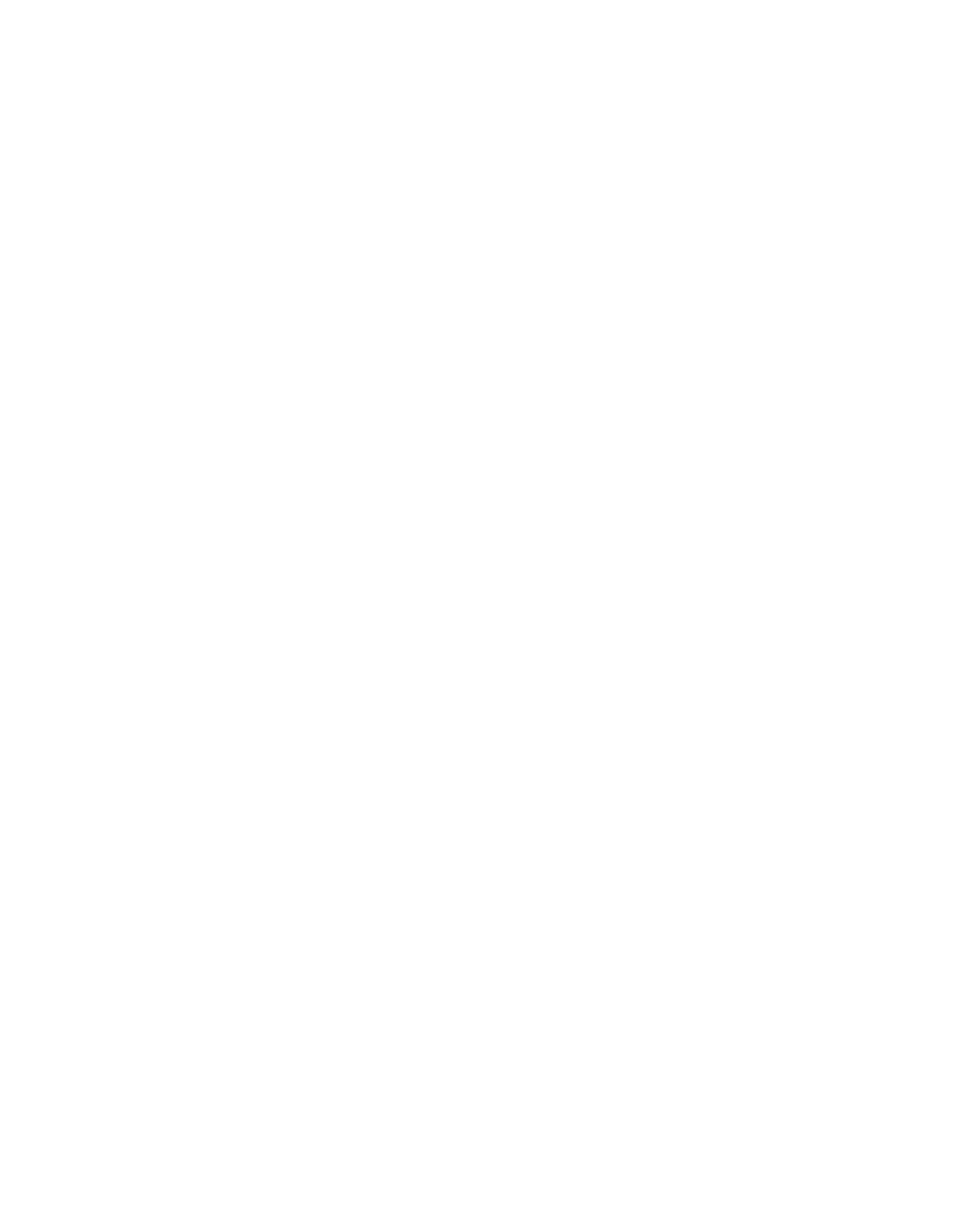This case involves the adversarial use of gender bias in the discovery process. James L. Mullaney, Esq. and Allan E. Harris, Esq., appellants, appeal from the imposition, pursuant to Maryland Rule 2-433, of attorneys' fees incurred in obtaining a protective order against them. Appellants ask us to determine whether: 1) the attorneys' fee award was invalid because it was imposed after a final judgment in the underlying tort action was entered; 2) appellants' conduct during pretrial discovery warranted a protective order on grounds that it was racist, sexist, or encumbered discovery; 3) the evidence was sufficient to support the dollar amount of the award (\$1,500); and 4) a procedural irregularity in the court's granting of the original protective order invalidated the subsequent fee award.

#### **FACTS AND PROCEDURAL BACKGROUND**

Betty Sue Aude, appellee, brought a tort action for fraud, negligence, intentional infliction of emotional distress, and battery against Mr. Mullaney, alleging that he infected her with genital herpes. Susan R. Green, Esq. and Gary S. Bernstein, Esq. represented Ms. Aude. Mr. Mullaney was represented by Mr. Harris and Benjamin Lipsitz, Esq. After a trial, the jury found that Mr. Mullaney negligently infected Ms. Aude with genital herpes, but that Ms. Aude was contributorily negligent. Accordingly, judgment was entered in favor of Mr. Mullaney on December 10, 1996.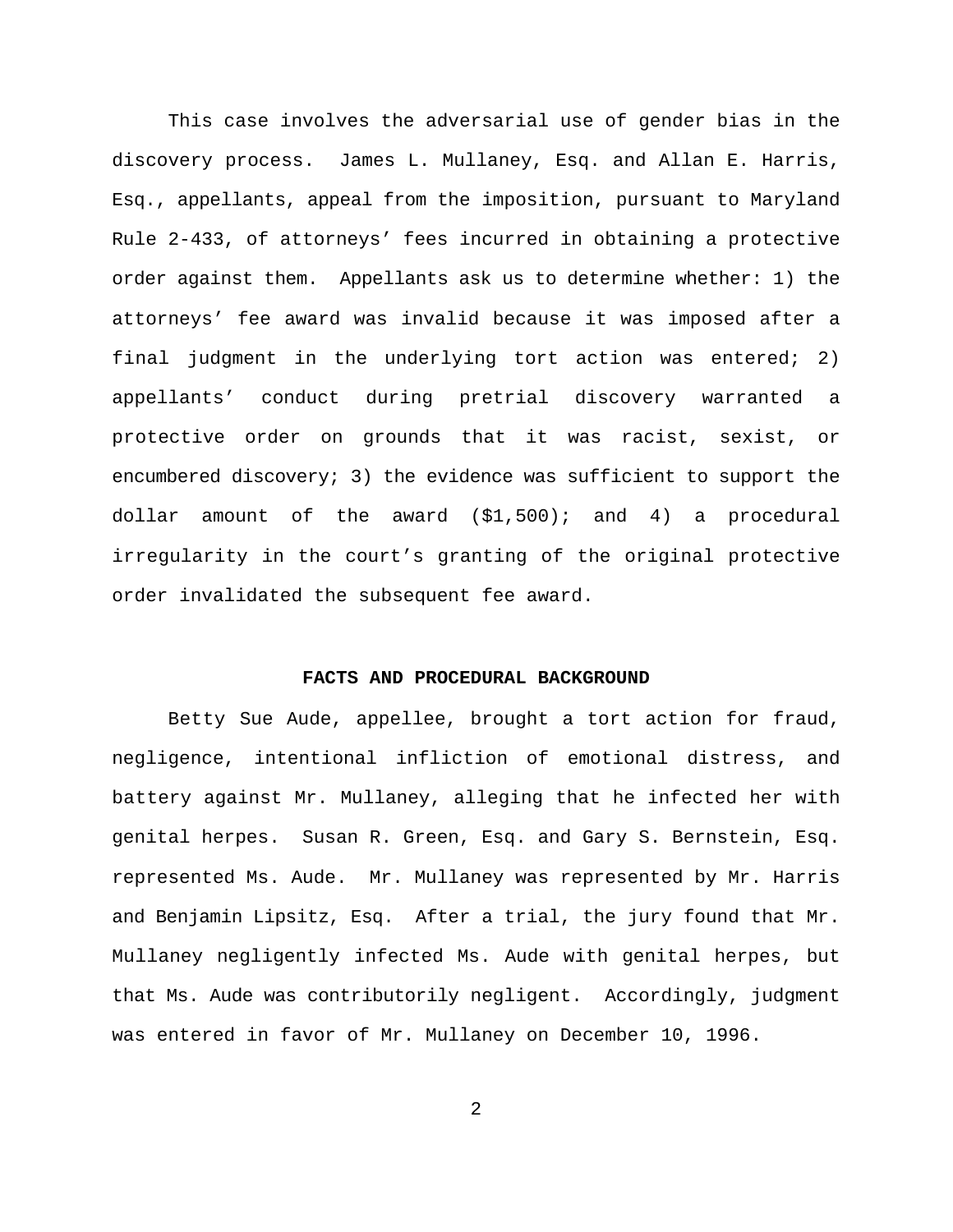#### **Appellants' Deposition Conduct**

During the course of pre-trial discovery, Ms. Aude was deposed. At the deposition, she was asked about a document that she failed to bring with her. As Ms. Aude was leaving the room to retrieve that document, Mr. Harris remarked that she was going to meet "[a]nother boyfriend" at the car. Ms. Green and Mr. Bernstein quickly told Mr. Harris that his comment was in poor taste and asked him to refrain from making further derogatory comments. The following ensued:

> MR. MULLANEY: It's going to be a fun trial. MR. HARRIS: It must have been in poor taste if Miss Green says it was in poor taste. It must have really been in poor taste. MS. GREEN: You got a problem with me? MR. HARRIS: No, I don't have any problem with you, babe. MS. GREEN: Babe? You called me babe? What generation are you from? MR. HARRIS: At least I didn't call you a bimbo. MR. LIPSITZ: Cut it out. MS. GREEN: The committee will enjoy hearing about that. MR. BERNSTEIN: Alan, you ought to stay out of the gutter.

#### **Appellants' Interaction With Experts**

Following the deposition, $<sup>1</sup>$  in November 1994, appellee filed a</sup>

<sup>&</sup>lt;sup>1</sup>According to Ms. Green's legal assistant, Tracey Christopher, Harris's reference to Ms. Green as "babe" continued throughout the course of litigation. In an affidavit filed in support of Ms. Green's motion for sanctions, Ms. Christopher (continued...)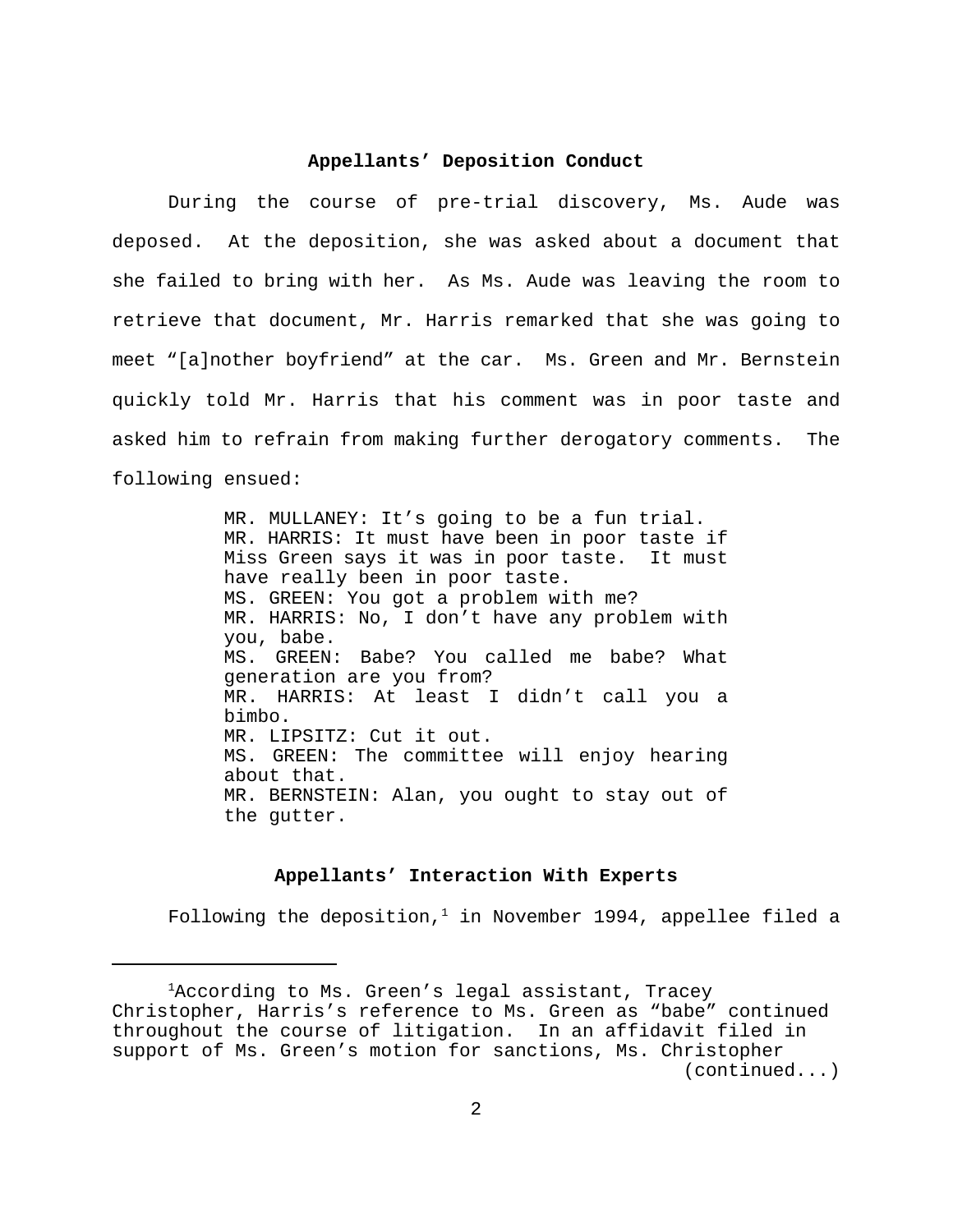motion to require a physical examination of Mr. Mullaney and the court ordered him to submit to an exam. Specifically, he was ordered to have his blood drawn and tested at a lab at the University of Maryland School of Medicine. Pursuant to the order, Mr. Mullaney presented himself, accompanied by Mr. Harris, to Dr. Laure Aurelian, the plaintiff's expert witness in virology and the herpes simplex virus.

Apparently, his experience at the hospital was not a pleasant one. Within a week of this visit, on March 28, 1995, Mr. Mullaney wrote to James Ralls, Program Administrator of the Complaint and Quality Assurance Unit of the Office of Licensing and Certification Programs at the Maryland Department of Health and Mental Hygiene. His letter and accompanying affidavit complained about Dr. Aurelian, Dr. Shinichi Imafuku, the individual who attempted to draw blood from his arm, and the cleanliness of the facility. $^2$  In his letter, he emphasized that "what is the most disturbing is that this woman [referring to Dr. Aurelian] is referred to as 'doctor'" when she "has a doctorate in philosophy." In fact, Dr. Aurelian

 $(1)$ ...continued)

stated that "in the course of [her] employment, . . . counsel for James Mullaney, did telephone Ms. Green's office and ask [her], 'Is the babe in'?" He also referred to Ms. Christopher as "babe."

 ${}^{2}$ Mr. Mullaney made various criticisms of the room where his blood was taken, characterizing it as "more of a storage area, dirty, with old bottles and various items used for purposes other than medical testings of human beings."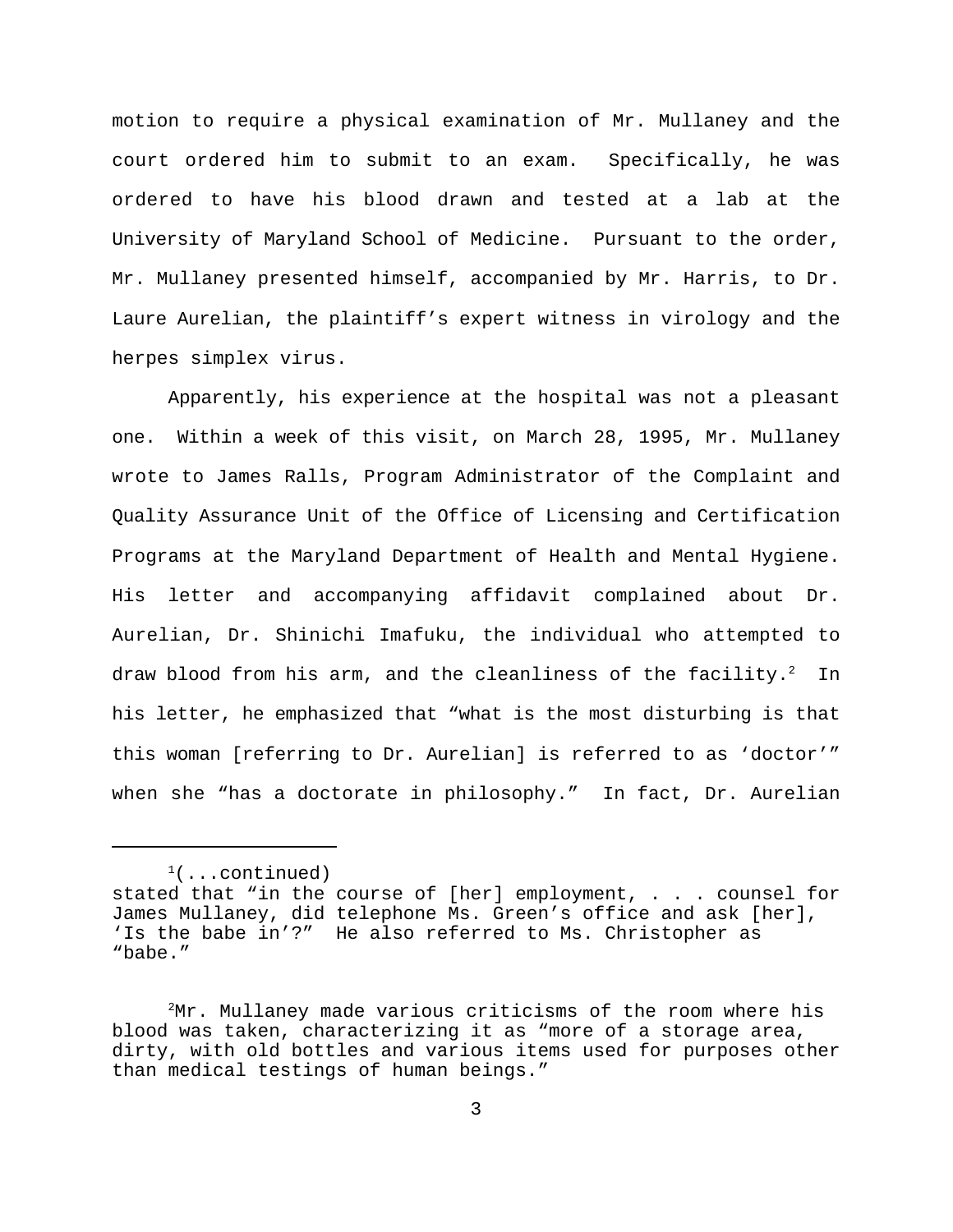holds a Ph.D. from Johns Hopkins University in microbiology, and specializes in the field of virology, holding the positions of Professor in the Department of Pharmacology and Experimental Therapeutics, and Director of the Virology/Immunology Laboratories, at the University of Maryland School of Medicine. Mr. Mullaney also complained that Dr. Aurelian was "using state facilities, equipment and time to prepare a . . . private civil case where she is being paid as an expert witness."

In May, Mr. Mullaney complained about Dr. Aurelian to the President of the University of Maryland School of Medicine, and sent to him a copy of his letter and affidavit previously sent to Mr. Ralls. In this letter he said: "I can only re-emphasize my views and complaints against the non-medical person using the facilities of your hospital for such purposes."

## **Motion For Protective Order**

In response to appellants' actions previously described, Ms. Aude filed a motion for a protective order on August 15, 1995. In addition to describing the behavior at the deposition, appellee alleged that appellants verbally abused her expert witness, Dr. Aurelian, by contacting her, her associates, her supervisors, and various professional and regulatory agencies in the field of medicine. It was also alleged that Mr. Mullaney knew that Dr. Aurelian was not a medical doctor because her full *curriculum vitae*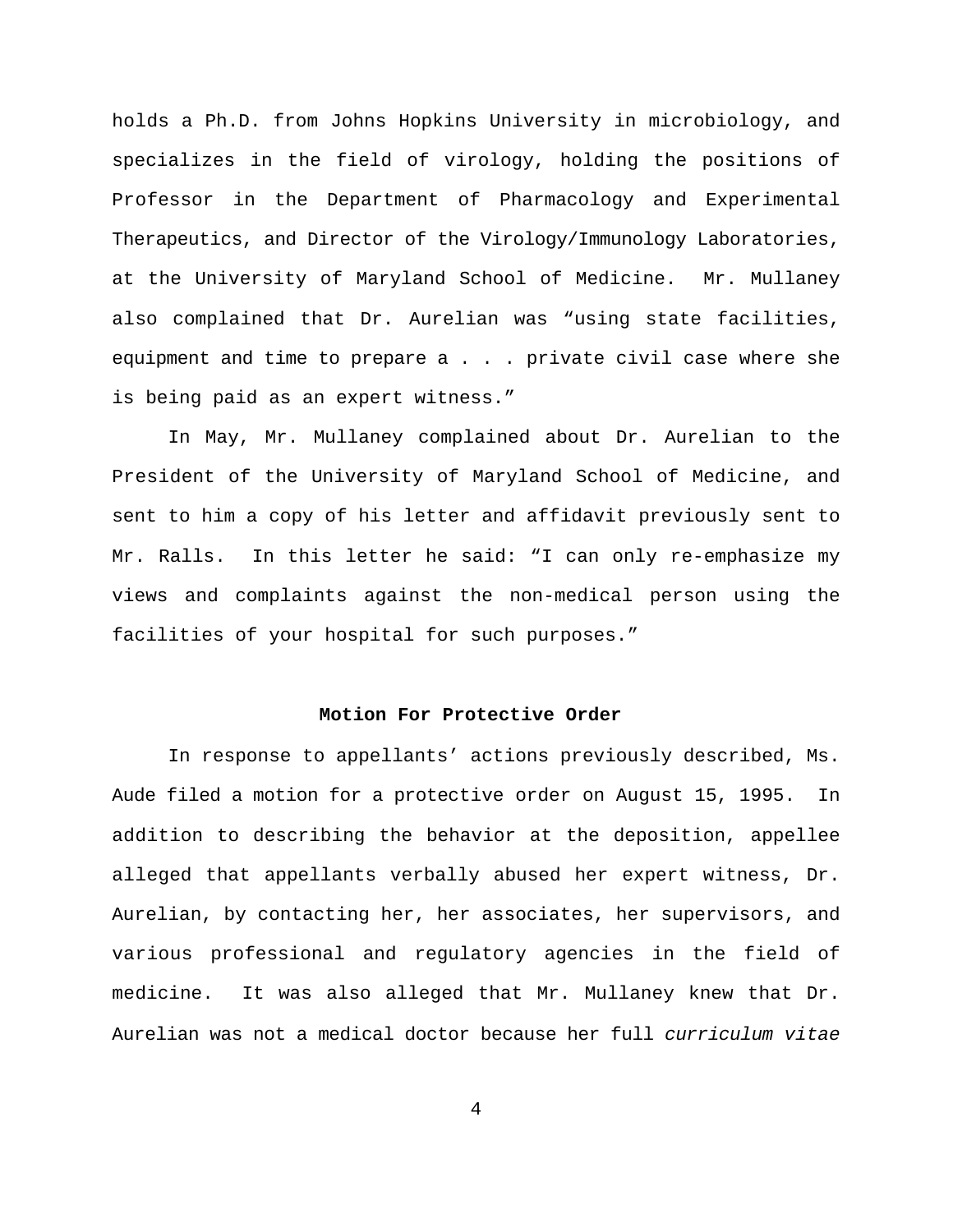was attached to the motion asking the court to order the blood test. Appellee also contended that appellants caused an investigation of Dr. Aurelian by Senior Counsel for the University of Maryland which caused "great embarrassment, and harassment and humiliation . . . ." Appellee argued in the motion that Mr. Mullaney's conduct was "designed solely to harass, annoy, embarrass and intimidate Plaintiff's designated expert to preclude her from testifying." Appellee also alleged that Mr. Mullaney "made racist remarks about [Dr. Imafuku] indicating he looked like he should be working in a Chinese restaurant . . . . " Appellee asserted that Dr. Imafuku was a medical doctor, even though not licensed in Maryland. Appellee requested the following relief in the motion:

> A. That the Court order the Defendant and his family members to cease all contact with the Plaintiff and her family absent participation of all counsel.

> B. That the Court order the Defendant and his counsel to cease and desist any further contact with Dr. Laure Aurelian, her associates, [and] The University of Maryland . . . .

> C. That the Court order Mr. Harris and the Defendant to refrain from further use of racist or sexist language in dealing with anyone associated with this case.

> D. That the Court [s]anction the Defendant and Mr. Harris for their actions and impose a monetary [s]anction to compensate Dr. Aurelian for the endless hours of aggravation she endured in having to defend these spurious allegations.

> E. That the Court [s]anction the Defendant and Mr. Harris for their actions and impose a monetary sanction to compensate Plaintiff's counsel for the hours spent responding to the unprofessional and inappropriate behavior of Defendant and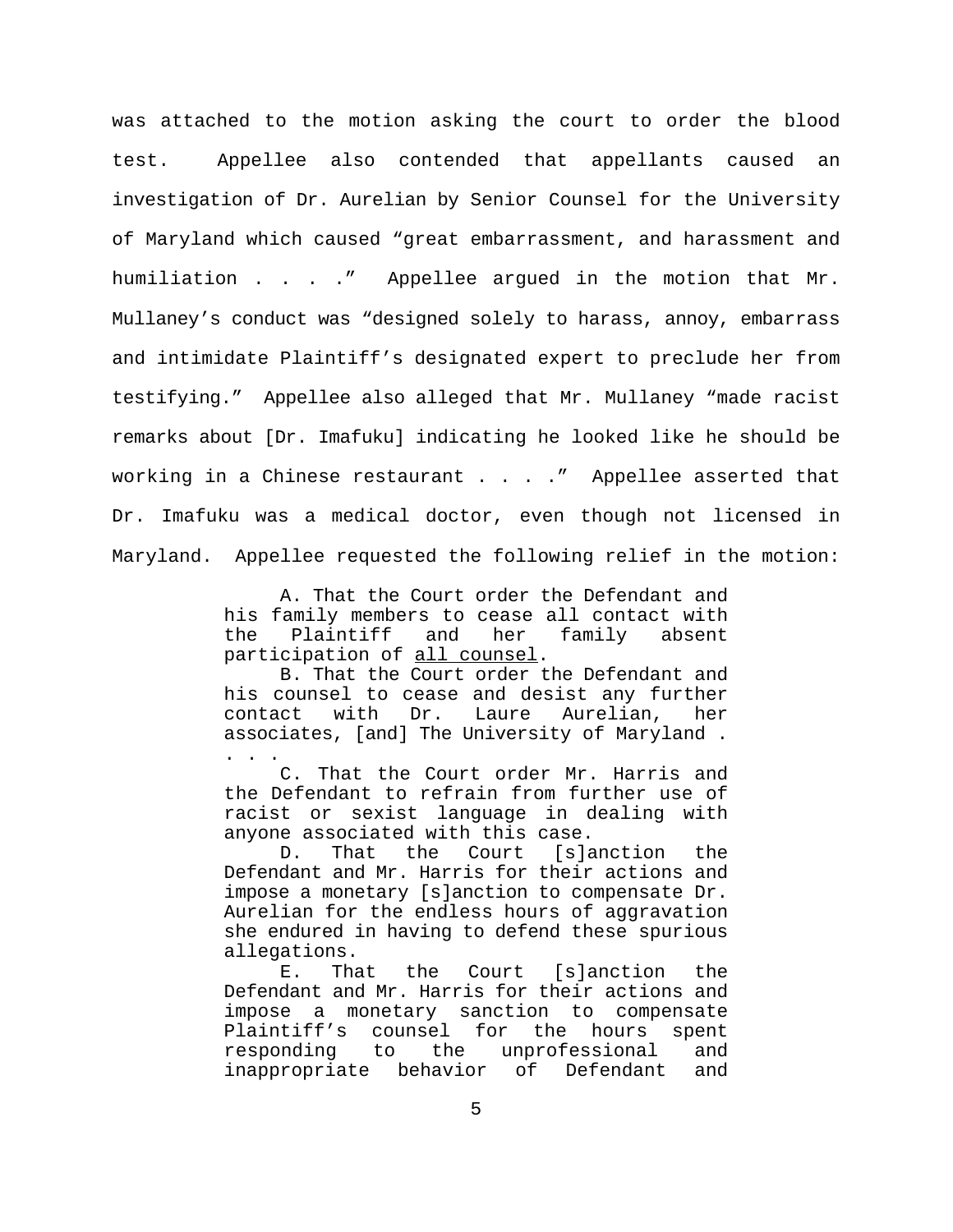counsel Mr. Harris demanding he refrain from sexually harassing the undersigned counsel and her employees, as well as numerous letters and telephone calls regarding the Complaints and harassment of [Dr.] Laure Aurelian, Plaintiff's expert.

F. That the Court Order the Defendant and Mr. Harris to pay for the attorneys [sic] fees and costs of the filing of this Motion and for the hearing of this matter.

Judge William O. Carr ruled, in a letter order, that appellants were to have no contact with the "Plaintiff's expert, the expert's employer or with any professional body or regulatory agency regarding the Plaintiff's expert" unless expressly permitted by the court. Judge Carr also prohibited appellants' contact with Ms. Aude or her family. The court reserved judgment on appellee's request for attorneys' fees.

#### **Sanctions Hearing and Order**

Judge Stephen M. Waldron presided over the jury trial. On December 12, 1996, two days after judgment was entered in the underlying tort action, Ms. Green wrote a letter to Judge Waldron requesting a ruling on her previous request for attorneys' fees made in the motion for a protective order. As a result of Ms. Green's letter, Judge Waldron held a hearing on May 13, 1997. In February 1998, the court issued a Memorandum Opinion and Order. In the order, the court explained that it excluded as a basis for an award any claimed conduct that "did not interfere with discovery or fit within the purview of activity meant to be protected by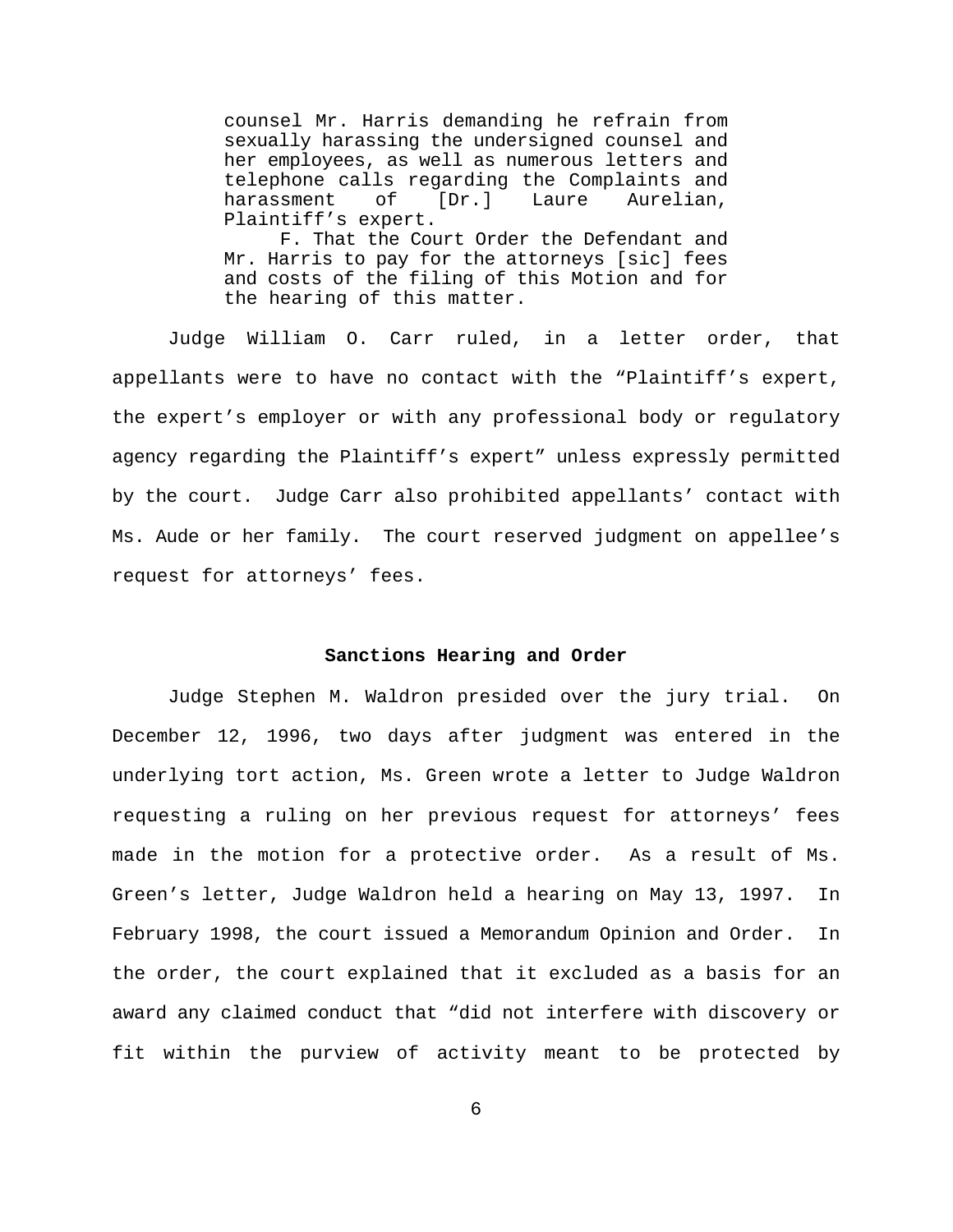Maryland Rule of Procedure 2-403." The court determined that \$1,500 was the reasonable attorneys' fees incurred in preparing the protective order and attending the hearing. It awarded \$1,500 for attorneys' fees to appellee and entered judgment in that amount against Mr. Mullaney and Mr. Harris, jointly and severally. This appeal followed.

#### **DISCUSSION**

#### **I.**

# **Background Law of Discovery and Standard of Review**

The discovery process is an important and valuable process for all participants in a legal action. *See U. O. Colson Co. v. Goff*, 204 Md. 160, 162-63 (1954). "[A]mple discovery before trial, under proper regulation, accomplishes one of the most necessary ends of modern procedure[.]" *Id*. at 162. As former Chief Judge Murphy said for the Court of Appeals in *Klein v. Weiss*, 284 Md. 36 (1978):

> One of the fundamental and principal objectives of the discovery rules is to require disclosure of facts by a party litigant to all of his adversaries, and thereby to eliminate, as far as possible, the necessity of any party to litigation going to trial in a confused or muddled state of mind, concerning the facts that give rise to the litigation.

## *Id*. at 55. Further,

because 'the sound and expeditious administration of justice' is served when all parties are aware of and acknowledge all 'relevant, pertinent, and non-privileged facts, or the knowledge of the whereabouts of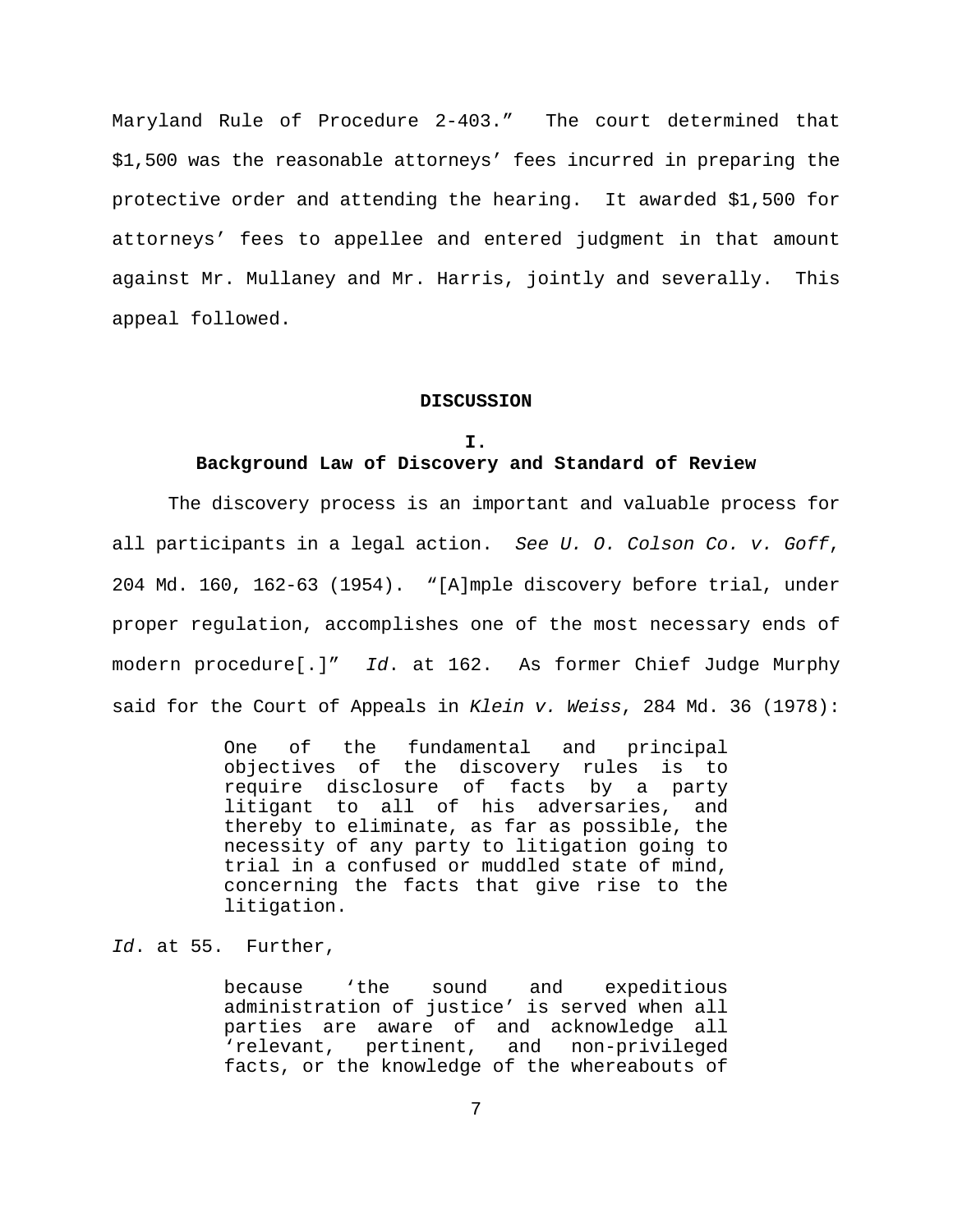such facts' and are able thereby to prepare their cases properly and efficiently, the discovery rules are intended to be liberally construed.

*North River Ins. Co. v. Mayor of Baltimore,* 343 Md. 34, 83-84 (1996).

Our system of comprehensive discovery would be meaningless without some manner of enforcement. Accordingly, the discovery rules allow sanctions for non-compliance. *See* Md. Rule 2-433. Imposition of attorney's fees is a sanction that may be imposed under Rule 2-433:

> (c) *Award of expenses*. If a motion filed under Rule 2-432 or under Rule 2-403 is granted, the court, after opportunity for hearing, shall require the party or deponent whose conduct necessitated the motion or the party or the attorney advising the conduct or both of them to pay to the moving party the reasonable expenses incurred in obtaining the order, including attorney's fees, unless the court finds that the opposition to the motion was substantially justified or that other circumstances make an award of expenses unjust.

The Court of Appeals has explained, referring to a predecessor rule, that the sanctions provided for in the Rules are intended to insure that litigants comply with the discovery rules. *See Kelch v. Mass Transit Admin.*, 287 Md. 223, 229 (1980).

It is well settled in Maryland that the trial judge, who is entrusted with the role of administering the discovery rules, is vested with broad discretion in imposing sanctions when a party fails to comply with discovery rules. *See, e.g., Starfish*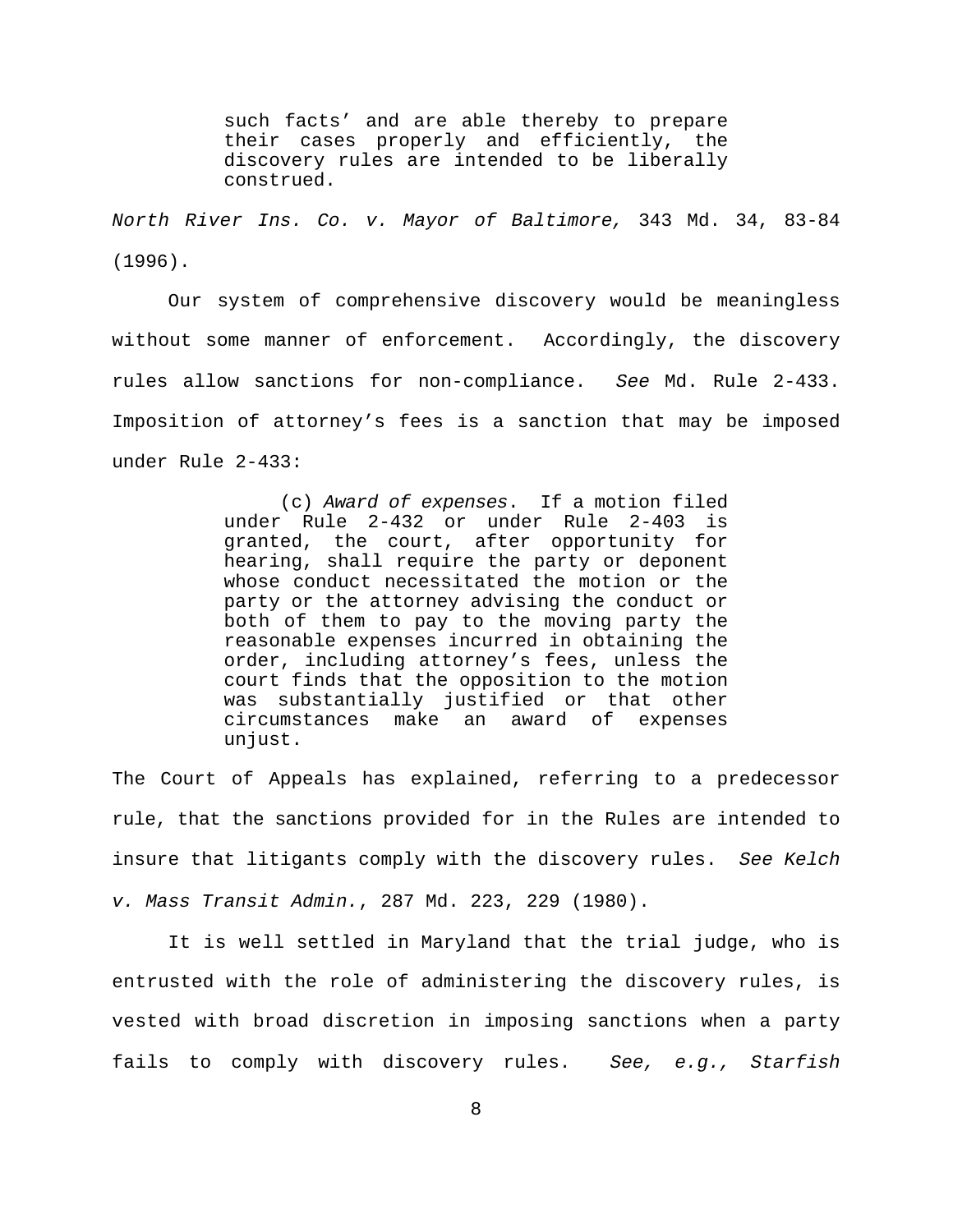*Condominium Ass'n v. Yorkridge Serv. Corp., Inc.*, 295 Md. 693, 712 (1983). A court's decision to impose a sanction will not be disturbed unless there has been a clear abuse of discretion. *See, e.g., Mason v. Wolfing,* 265 Md. 234, 236 (1972).

# **II. Jurisdiction to Sanction**

Appellants' first contention is that the trial court lost its jurisdiction to rule on the issue of sanctions after it entered the final judgment in the underlying tort action. They claim that it was error for the trial judge to rule on a "pre-judgment" motion in a "post-judgment" order. We disagree.

Generally, jurisdiction of a trial court with regard to a specific case ends upon enrollment of a final judgment, which occurs thirty days after its entry. *See Chapman v. Kamara* 118 Md. App. 418, 433 (1997), *cert. granted,* 349 Md. 236 (1998); *Eisenbeiss v. Jarrell*, 52 Md. App. 677, 685 (1982), *cert. denied*, 295 Md. 301 (1983). This rule does not, however, preclude a trial court from entertaining a collateral or independent matter. *See Dent v. Simmons*, 61 Md. App. 122, 129 (1985). "Only those . . . orders which affect the '"meat," or subject matter of [the case]' have been prohibited." *Id*. at 130 (quoting *Lang v. Catterton*, 267 Md. 268, 285 (1972) (citation omitted)).

In *Dent*, we considered whether a trial court could enter a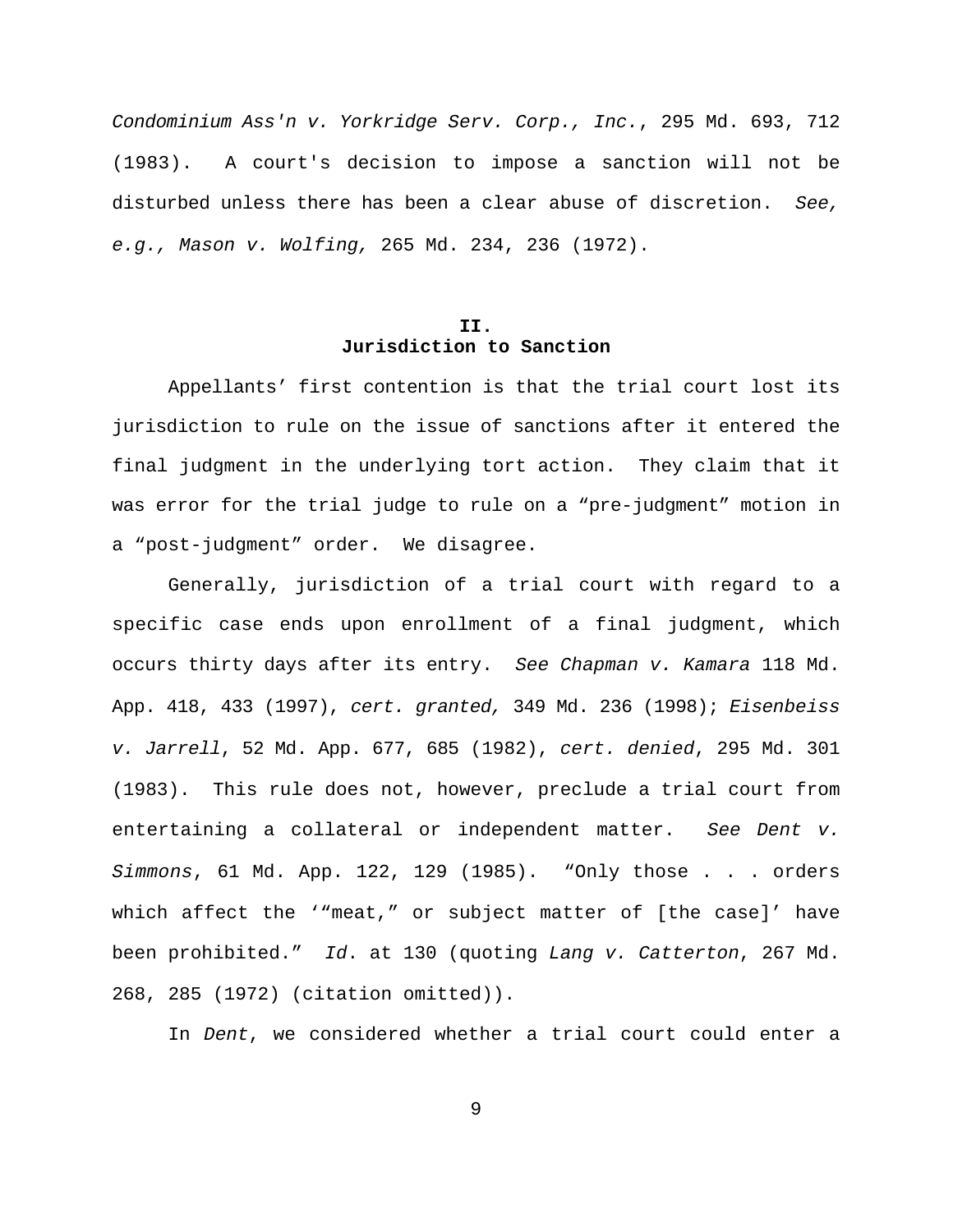judgment awarding attorneys' fees more than thirty days after it had entered a final judgment in the underlying action. The underlying action was on appeal to this Court. We held that the circuit court could enter such judgment because it "raised legal issues collateral to the main cause of action" which would "not affect the subject matter of the appeal . . . ." *Id*.

 In *Legal Aid Bureau, Inc. v. Farmer*, 74 Md. App. 707 (1988), we analyzed whether an award against an attorney was a collateral matter. There, a sanction was awarded under Rule 1-341 against counsel. To determine whether we had jurisdiction to review the sanction, we first had to find whether the issue was collateral. We held, with regard to an award against counsel, that "a judgment entered by the circuit court against the attorney is sufficiently collateral to the underlying action as to fall within our baliwick." *Id*. at 712.

We also viewed an award for attorneys' fees as a collateral matter in *Johnson v. Wright*, 92 Md. App. 179 (1992). There, the trial court entered a final judgment by dismissing a counterclaim, which was the last unresolved claim. At the time of dismissal, a request for sanctions under Rule 1-341 was pending. The court eventually denied the request and the plaintiffs filed an appeal based on the merits of the case. The appeal was filed more than thirty days after the entry of judgment in the underlying case, but within thirty days from the denial of sanctions. We dismissed the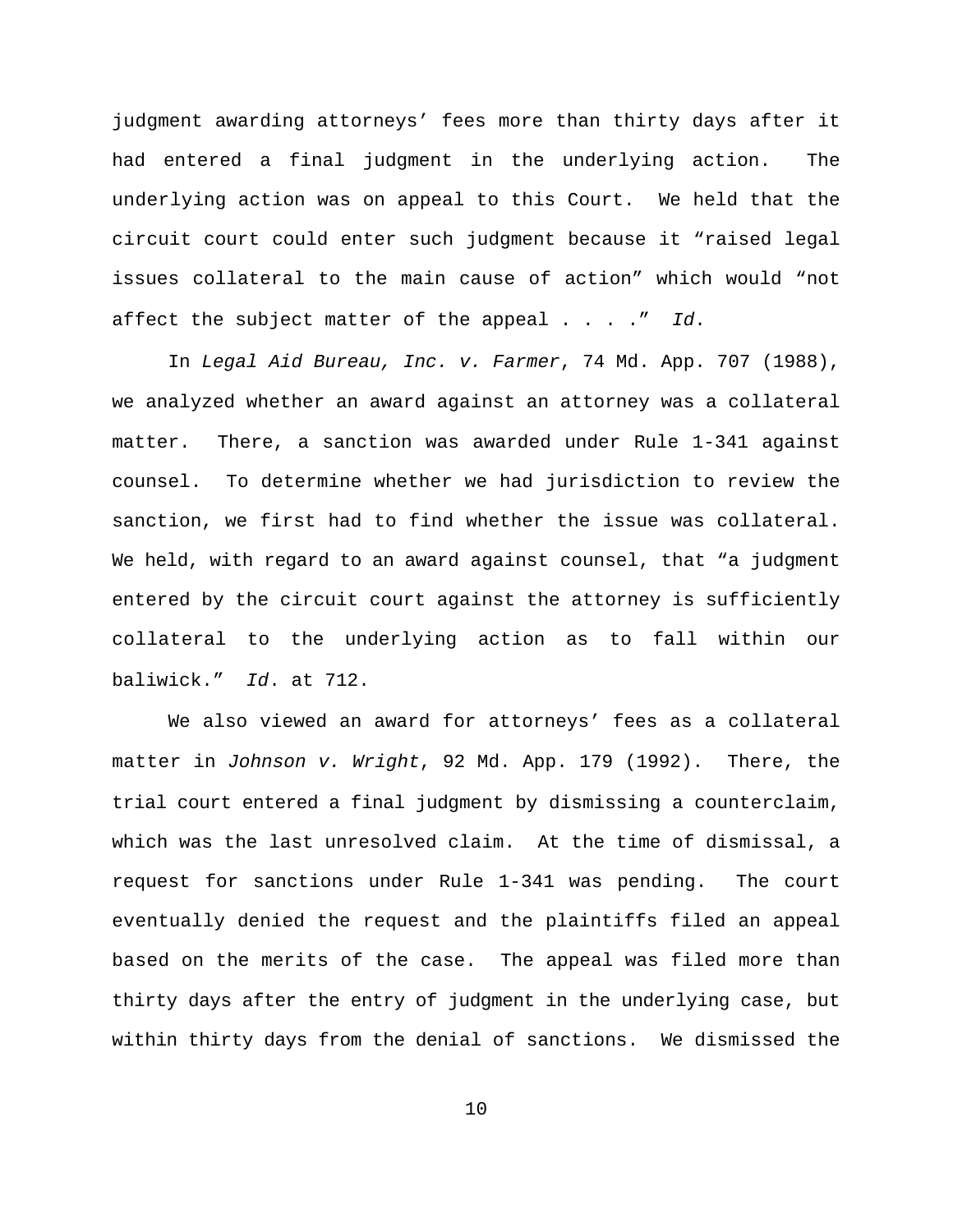appeal, explaining that "[t]he pendency of the collateral motion for attorneys' fees did not stay or enlarge the time for taking an appeal from the judgment." *Id*. at 182.

The Court of Appeals, when analyzing a claim for attorneys' fees under 42 U.S.C. § 1988 in *County Exec. of Prince George's County v. Doe*, 300 Md. 445 (1984), similarily held that a claim for attorneys' fees is a collateral matter. Judge Eldridge, speaking for the Court, said that "under 42 U.S.C. § 1988, a claim for an attorney's fee, while an integral part of the remedy under 42 U.S.C. § 1983, is viewed as a collateral matter from the § 1983 action; thus the claim for an attorney's fee may be brought following a final judgment in a § 1983 action." *Id*. at 451 n.4.

The Court of Appeals revisited the issue in the context of divorce litigation in *Blake v. Blake*, 341 Md. 326 (1996). There, the Court presented the issue as "whether a claim for counsel fees . . . should be treated as part of the claim for relief on the merits . . . ." *Id*. at 336. The Court quoted dicta from its decision in *Newman v. Reilly*, 314 Md. 364 (1988), which addressed the issue of whether a Health Claims Arbitration Panel retained jurisdiction to consider a pending sanctions motion after institution of a circuit court action appealing from its decision:

> 'If this problem is governed by analogy to actions in courts, we simply observe that, under the majority rule, an appeal from a trial court judgment on the merits does not deprive the judgment-rendering court of jurisdiction to consider an award of counsel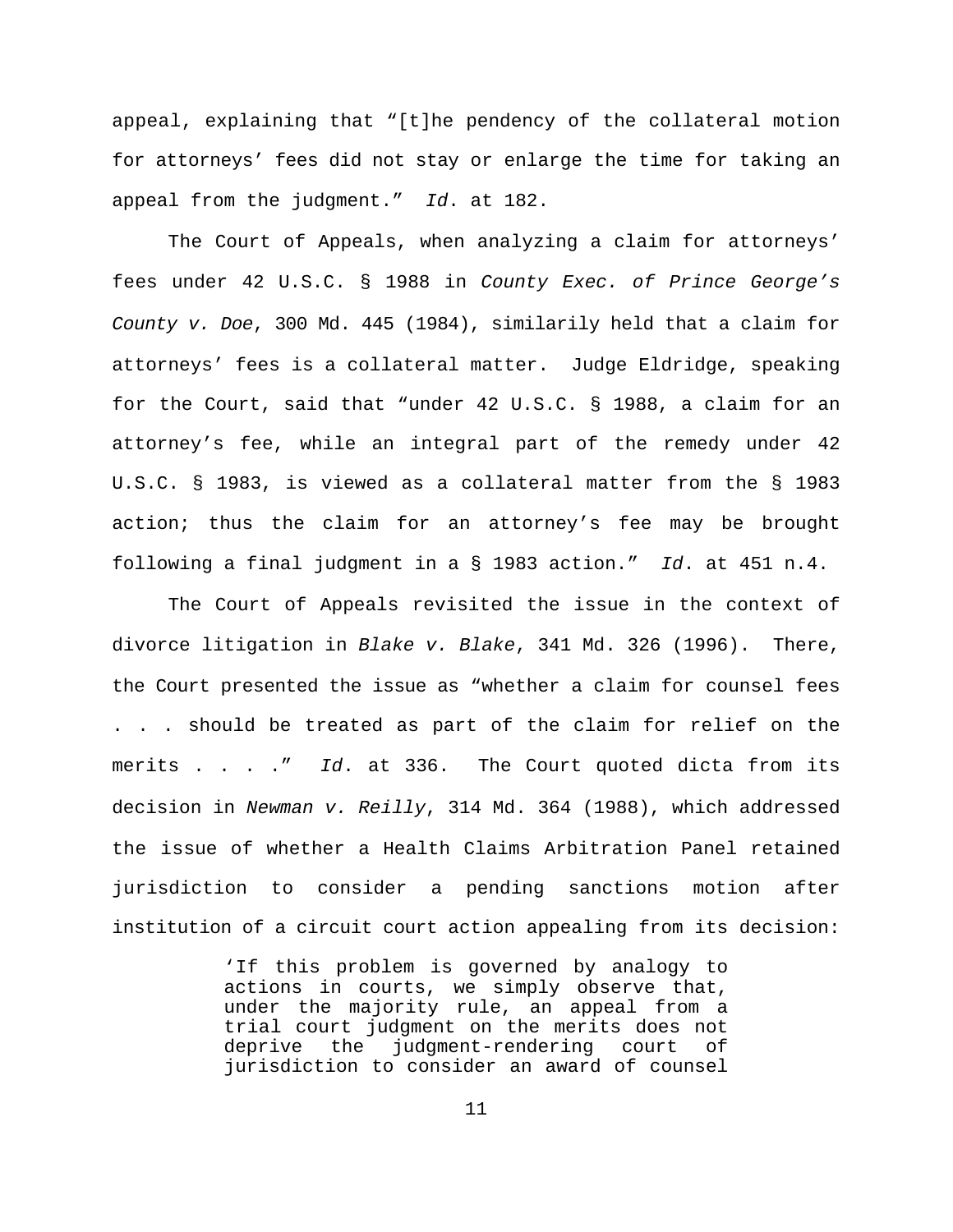fees.'

*Blake*, 341 Md. at 336 (quoting *Newman*, 314 Md. at 379-80 n.12) (citations omitted). The *Blake* Court, citing many of the above cases, held that counsel fees were a collateral matter, even when those fees were awarded pursuant to statutory authority such as that found in Maryland Code (1984, 1991 Repl. Vol., 1995 Cum. Supp.), §§ 11-110, 12-103 of the Family Law Article. It quoted the Supreme Court decision in *Budinich v. Becton Dickinson & Co.*, 486 U.S. 196, 202-03, 108 S. Ct. 1717, 1722 (1988), holding that "'a decision on the merits is a 'final decision' . . . whether or not there remains for adjudication a request for attorney's fees attributable to the case.'"

The Supreme Court also addressed the issue in *Cooter & Gell v. Hartmarx Corp.*, 496 U.S. 384, 395, 110 S. Ct. 2447, 2455 (1990), recognizing that collateral issues--such as costs, attorneys' fees, and contempt sanctions are under the jurisdiction of a court "after an action is no longer pending." The Supreme Court further explained:

> Like the imposition of costs, attorney's fees, and contempt sanctions, the imposition of a . . . sanction is not a judgment on the merits of an action. Rather, it requires the determination of a collateral issue: whether the attorney has abused the judicial process, and, if so, what sanction would be appropriate. Such a determination may be made after the principal suit has been terminated.

*Id*. at 396, 110 S. Ct. at 2456.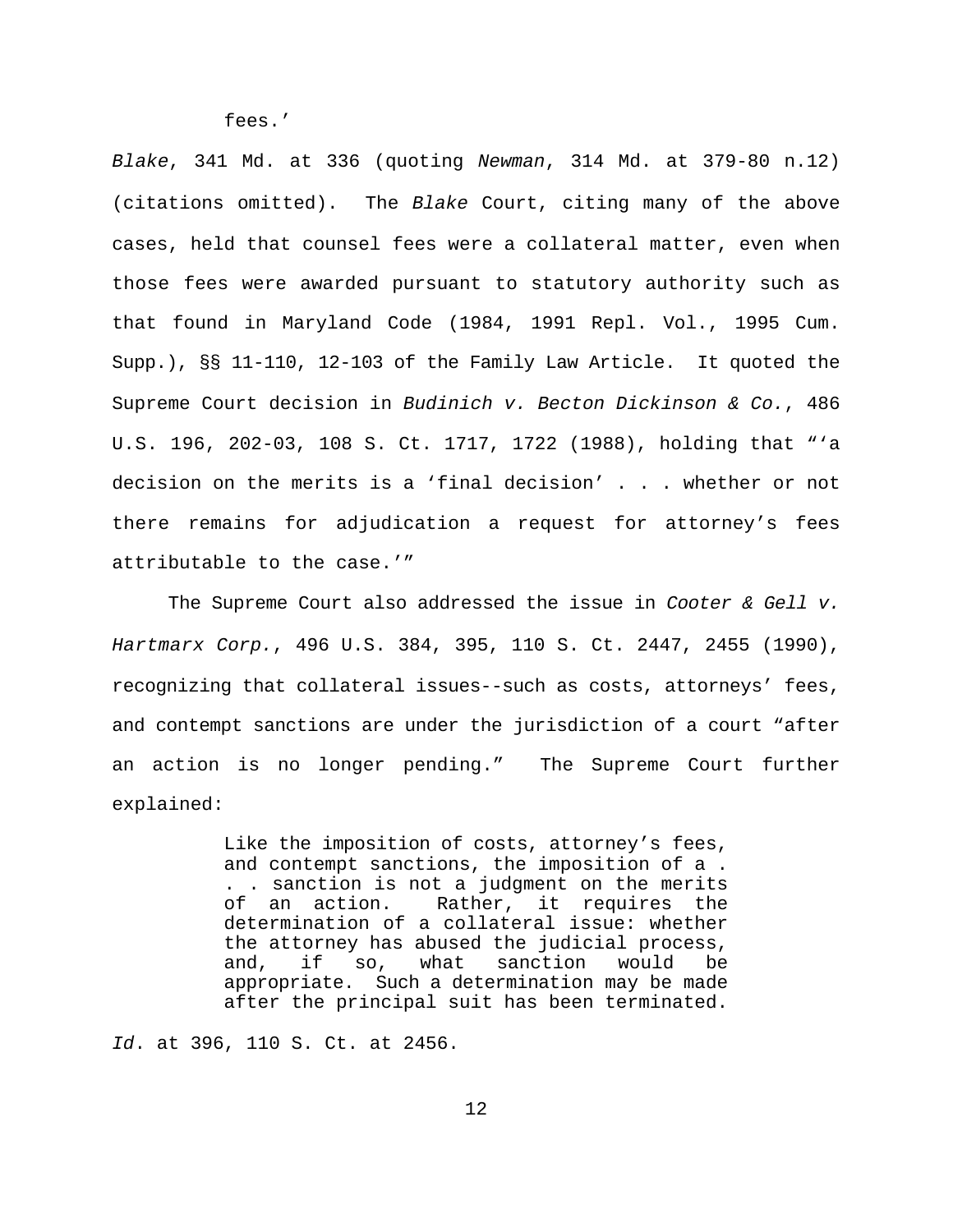We see no reason to depart from the rules enunciated in the above cases solely because the award for attorneys' fees in this case was the result of a discovery sanction under Rule 2-433. The sanction was clearly collateral to the merits of the tort action and the trial court did not surrender jurisdiction to rule on this matter when the final judgment was entered in the tort action.<sup>3</sup>

#### **III.**

# **Deposition Comments and Conduct of Appellants**

Appellants next contend that Mr. Harris's comments to Ms. Green at Ms. Aude's deposition were not sexist behavior or disruptive to the discovery process. We unequivocally reject this assertion, and with this decision hope to make it crystal clear how this Court views the exhibition of gender bias by lawyers in the litigation process.

# **A. Strategic Name Calling and Bias**

The absence of civility and respect exhibited by lawyers

 $3$ We do not retreat from our earlier admonition that "[a]lthough [a] request for attorney's fees [often raises] legal issues collateral to the main cause of action, the better practice in most cases would be to determine those issues before judgment becomes final on the case in chief, in order to avoid successive appeals." *Dent*, 61 Md. App. at 130 (citation omitted).We recognize that some issues relating to awards may be complex; thus, we leave the ultimate decision on when to determine them to the sound discretion of our trial judges. *See id.*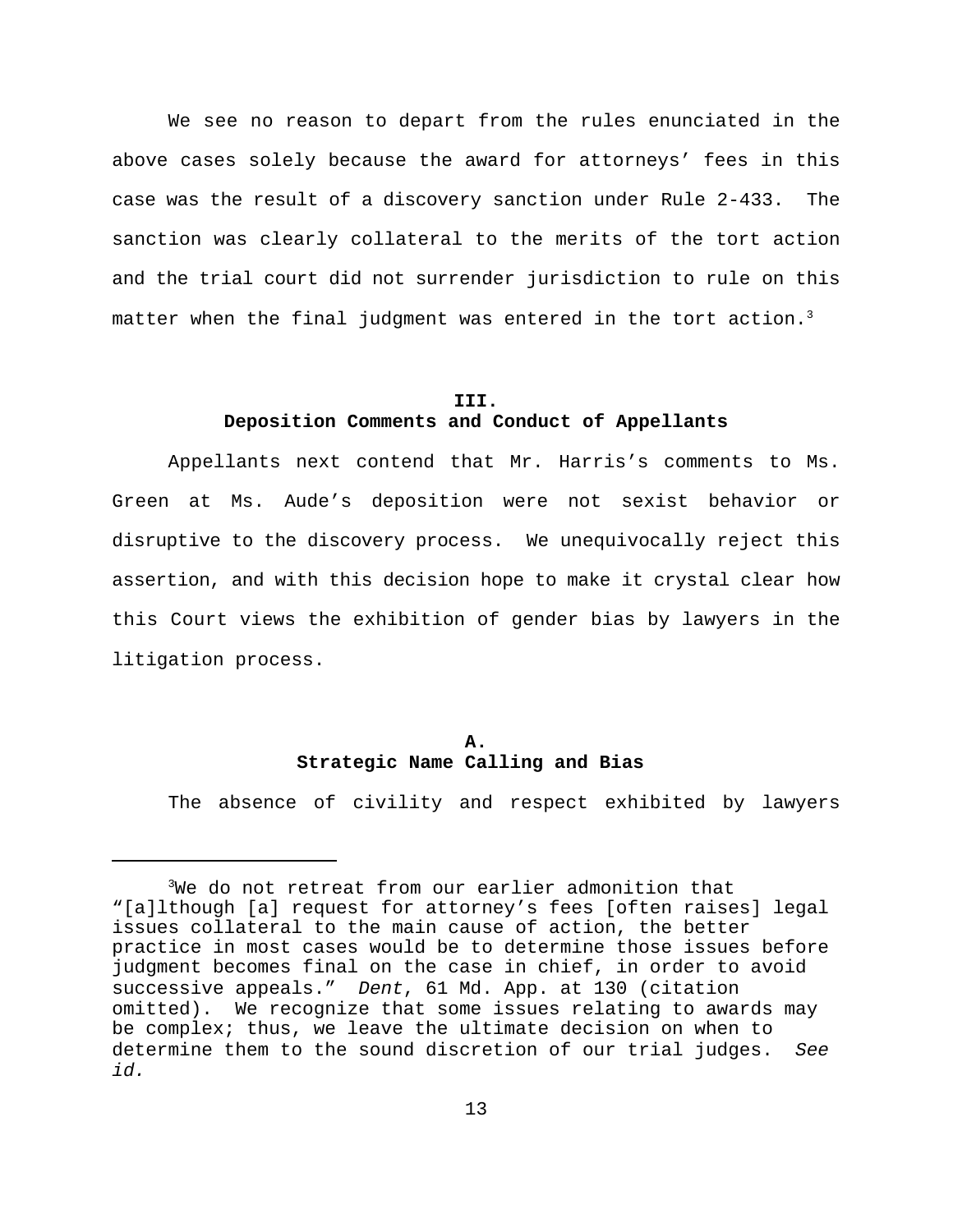towards one another has been for years the subject of significant concern for bar and bench leaders. In the words of Judge Paul L. Friedman of the United States District Court for the District of Columbia:

> Although the 'modern age' of the legal profession has witnessed progress in opening its doors wider to women and minorities and others who were previously excluded, this age has also opened its doors to the 'Rambo litigator' which has spawned a generation of lawyers, too many of whom think they are more effective when they are more abrasive.

Hon. Paul L. Friedman, *Fostering Civility: A Professional Obligation,* http://www.abanet.org/contract/operations/proceedings/ sigdocs/friedman13mar98.html (remarks given at an American Bar Association meeting).Clients, not lawyers, are the litigants, and when the ill feeling that may exist between litigants carries over into the conduct and demeanor demonstrated by one lawyer toward another, the legal profession is diminished. *See*, *e.g.,* Annotation, Attorney's Verbal Abuse of Other Attorney Action, 87 A.L.R. 3<sup>rd</sup> 351, 354 (1978) (relying on Canon No. 17 of the Canons of Professional Ethics).<sup>4</sup> Again, we borrow from Judge Friedman:

We will treat all participants in the legal process, in a civil, professional, and (continued...)

<sup>&</sup>lt;sup>4</sup>The current Maryland Rules of Professional Conduct do not explicitly set forth this concept. The Preamble to these Rules, titled "A lawyer's responsibilities", provides that "[a] lawyer should demonstrate respect for the legal system and for those who serve it, including judges, other lawyers and public officials." A similar concept was included in the Code of Civility adopted by the Maryland State Bar Association. This group of written principles includes as the first item: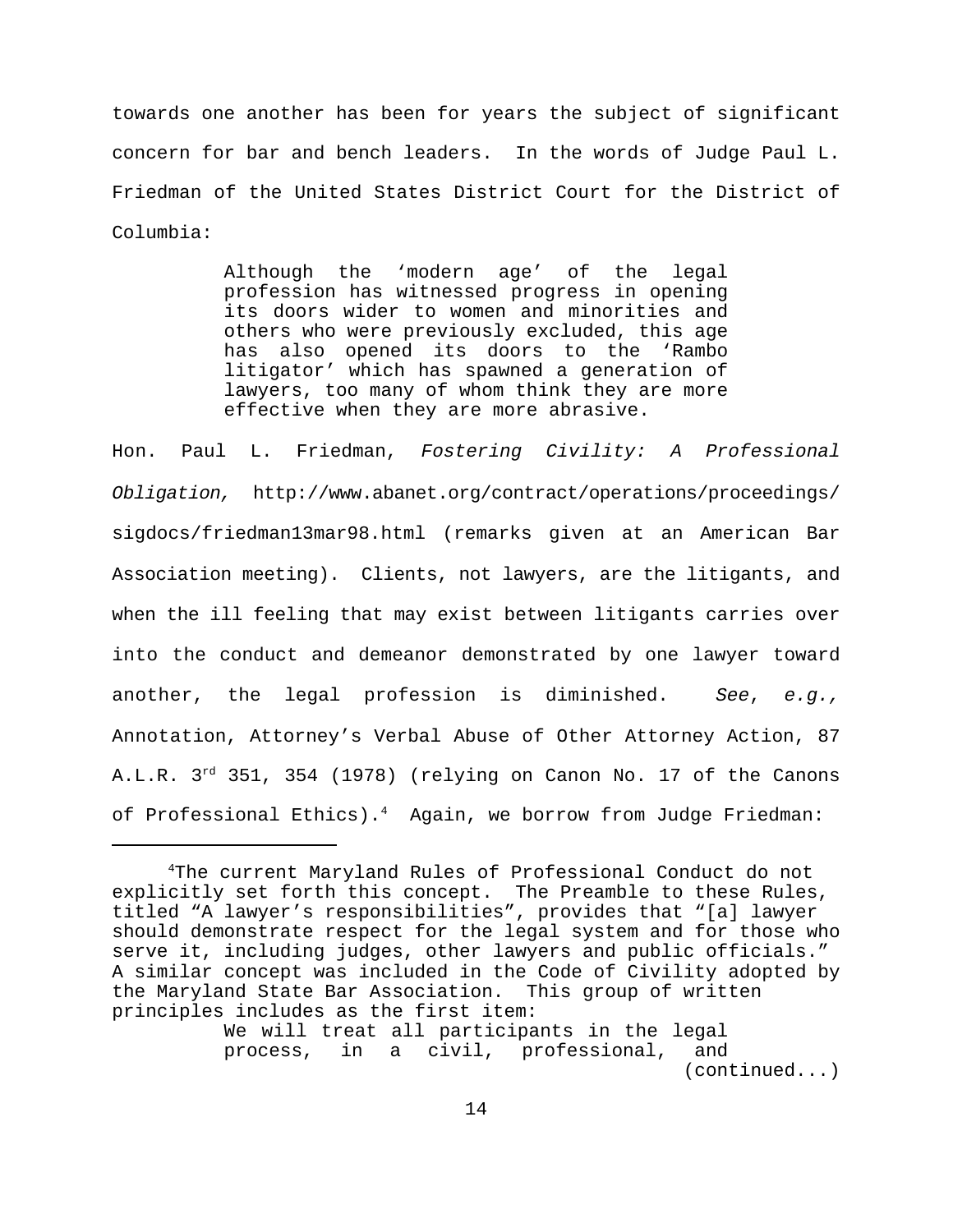'[S]corched earth' strategies, and socalled 'take no prisoners' litigators are in vogue. . . . [J]udges have an obligation to step in and say it is unacceptable; it will not be tolerated. We see it even more frequently in depositions, a forum in which there is no referee, no umpire, no judge to call a halt to the ad hominem attacks, the harassment, the abuse that too many lawyers today think is required in the service of their clients.

Some attorneys engage in actively undermining another attorney's case by using gender. This strategy has been aptly termed "sexual trial tactics." Lynn Hecht Schafran, *Women as Litigators: Abilities vs. Assumptions,* 19 Trial 36, 38 (August 1983) (quoting Jill Wine-Banks, Esq.); *see also* Kandis Kovstenis, *Sexual Trial Tactics,* 4 Geo. J. Legal Ethics 153 (1990). Schafran observed:

> Like their male counterparts, women litigators run the gamut from inspired to inept, with styles ranging from understated to flamboyant, from ingratiating to brusque. Society, however, is still so steeped in gender-based stereotypes about the 'true nature' and 'proper roles' of women that it often is difficult for those with whom women litigators come into professional contact to deal with them as individuals, on the basis of ability, rather than on the basis of assumptions. These assumptions are false, lead to insulting

 $4$ (...continued)

courteous manner and with respect at all times and in all communication, whether oral or written. . . . We will refrain from acting upon or manifesting racial, gender, or other bias or prejudice toward any participant in the legal process.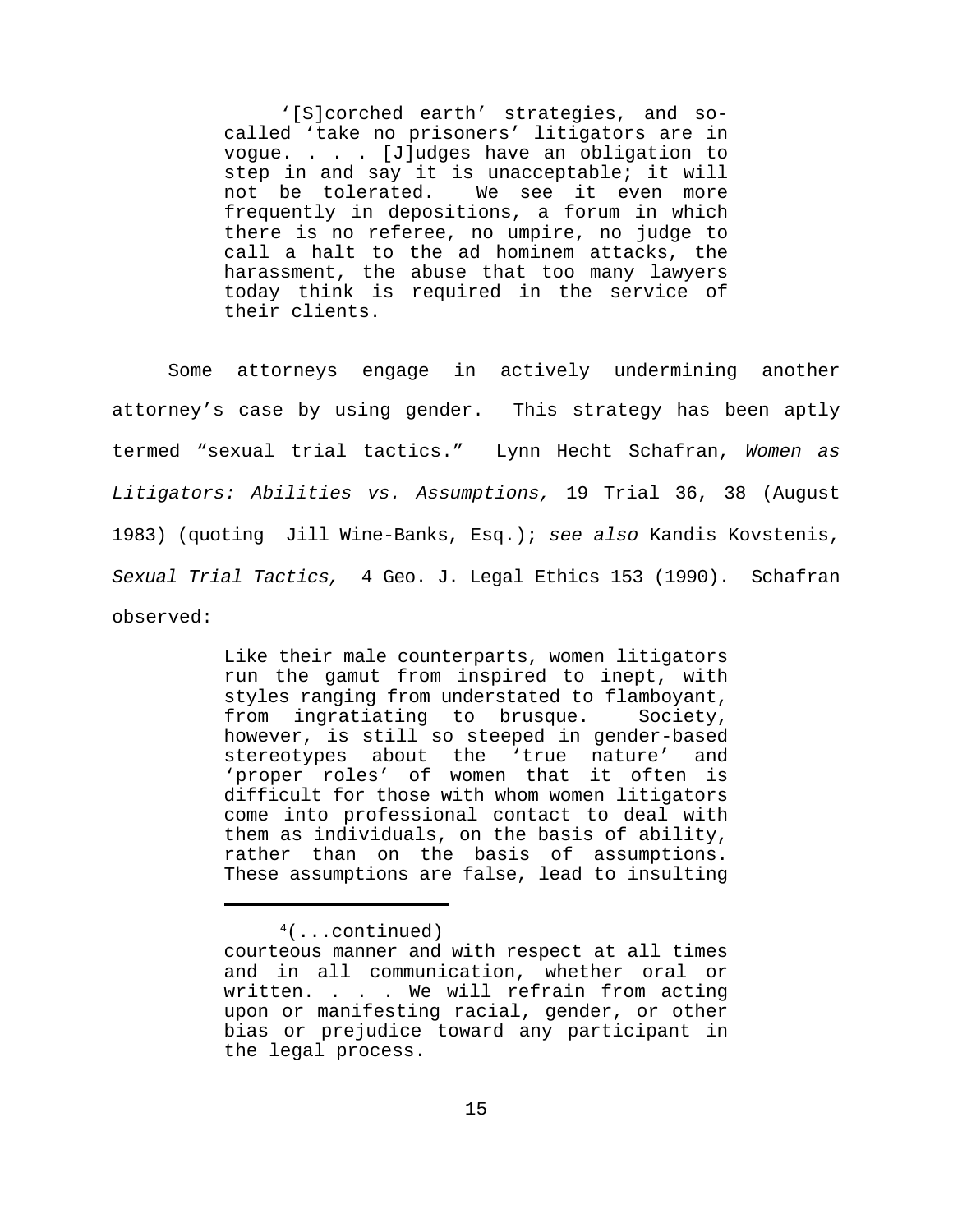behavior, and directly undermine women litigators' credibility, professionalism, and ability to represent their clients.

Schafran, *supra,* at 36.

Mr. Harris's behavior with respect to Ms. Aude and her counsel at the deposition was a crass attempt to gain an unfair advantage through the use of demeaning language, a blatant example of "sexual [deposition] tactics. With respect to the effect on the profession, we think Judge Waldron stated it well when he said: "These actions . . . have no place in our system of justice and when attorneys engage in such actions they do not merely reflect on their own lack of professionalism but they disgrace the entire legal profession and the system of justice that provides a stage for such oppressive actors."

Appellants refused to acknowledge, in their brief or at oral argument, that it was derogatory for Mr. Harris to address Ms. Green as "babe," during a deposition. They unblushingly ask this Court to construe Mr. Harris's use of the term "babe" as a term of endearment because it is "a nickname for 'Babe' Ruth, a towering athletic figure and an American folk hero, and 'Babe' Didrickson, an outstanding and multi-talented female athlete . . . ." They contend that the term "indicates approval, [and] is a sign of approbation." Thus, they say, Mr. Harris's "calling someone 'babe' would to him not in any way be a derogatory act, but would at least imply a commendatory opinion of the person so addressed." We find this argument singularly unpersuasive. If Ms. Green, when up to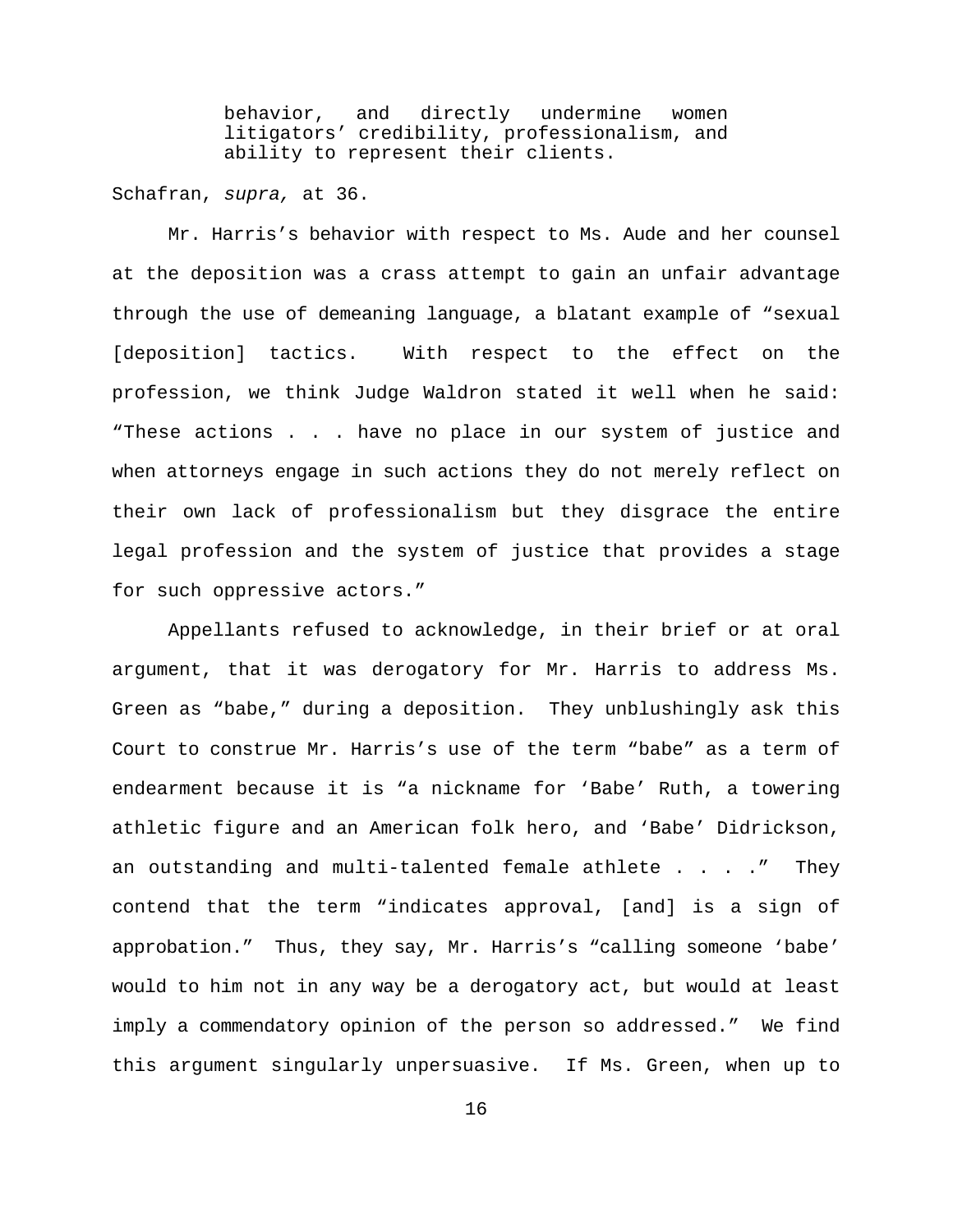bat at the annual Bar Association softball tournament, hit a home run, and in that context Mr. Harris chose to call her "Babe," this argument *might* be plausible. In the context of this case, however, we can only characterize the argument as disingenuous.

Lest there be any doubt about Mr. Harris's intended meaning when he addressed Ms. Green as "babe," we need look no further than the transcript of the deposition. When Ms. Green asked him to refrain from the use of that term, Mr. Harris responded: "At least I didn't call you a bimbo." To our knowledge, neither Babe Ruth nor Babe Didrickson was endearingly addressed as "bimbo."

Let us move from common sense to the dictionary. The term "babe" is defined as:

> 1. a baby or child. 2. an innocent or inexperienced person. 3. *(usually cap.) Southern U.S.* (used, often before the surname, as a familiar name for a boy or man, esp. the youngest of a family.) 4. *Slang.* a. *Sometimes Disparaging and Offensive.* a girl or woman, esp. an attractive one. b. *(sometimes cap.)* an affectionate or familiar term of address (sometimes offensive when used to [address] strangers, casual acquaintances, subordinates, etc., esp. by a male to a female).

*The Random House Dictionary of the English Language*, at 148 (2d ed. unabridged 1987). The term "bimbo" is defined as: "1. a foolish, stupid, or inept person. 2. a man or fellow, often a disreputable or contemptible one. 3. *a disreputable woman; tramp; whore.*" *Id.* at 208. When used to address another attorney in the context of a discovery deposition or court proceeding, all of the dictionary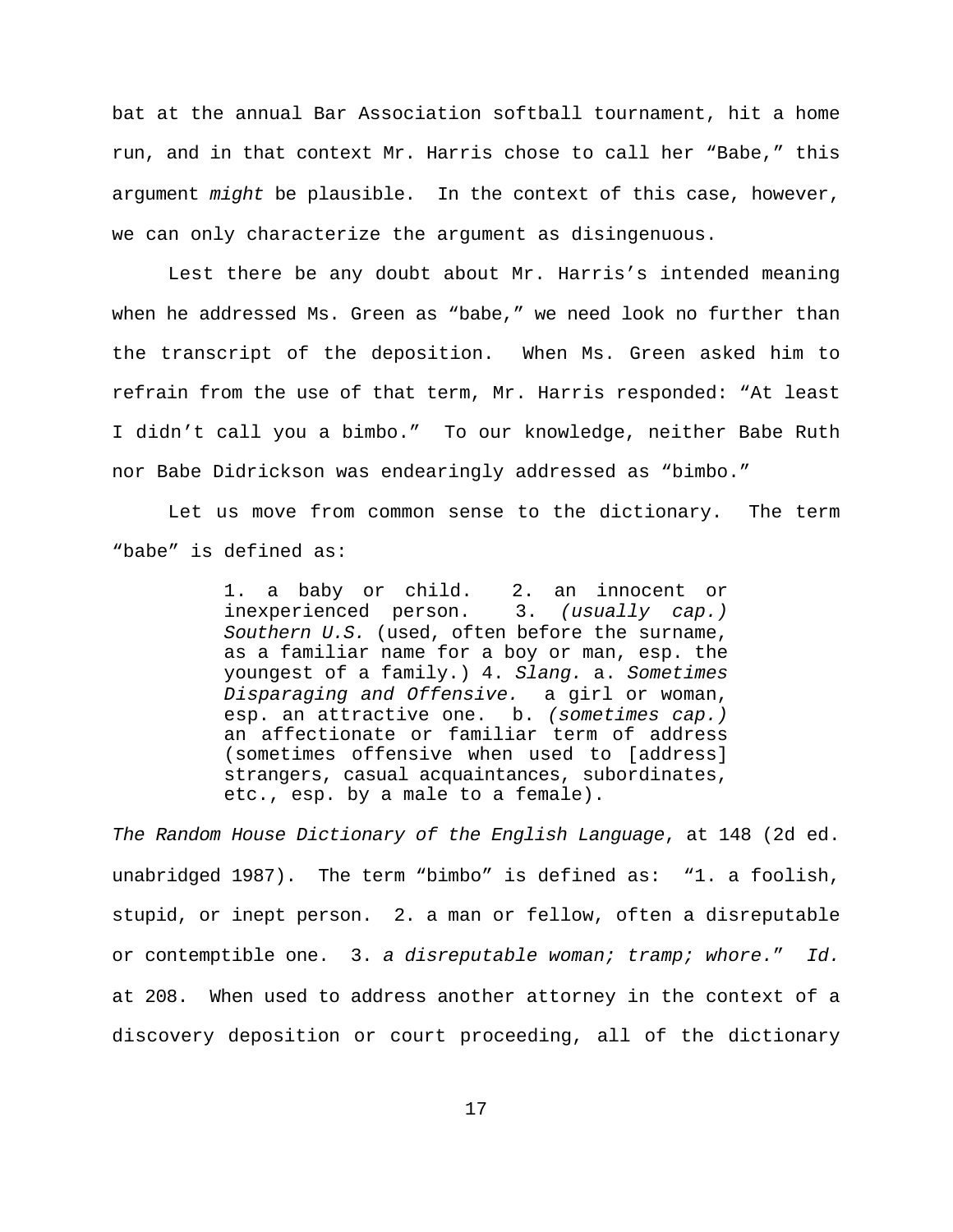definitions of the word "babe" are gender biased and derogatory.<sup>5</sup>

To explain further why this conduct is objectionable, we briefly review the study of gender bias in the court system. In 1987, former Chief Judge Robert Murphy appointed a Special Joint Committee on Gender Bias in the Courts, which resulted in the *1989 Report of the Special Joint Committee on Gender Bias in the Courts* prepared after extensive public hearings and research. The Committee reported that "[f]emale attorneys feel demeaned when they are addressed informally . . . such as "hon," "dear," "baby doll," "honey," and "sweetheart." *Gender Bias in the Courts*, at 123 (footnote omitted). Professor Karen Czapanskiy of the University of Maryland School of Law aptly explained the nature of the problem presented when she quoted the words of an attorney who reported in a gender bias study from New Jersey:

> I have . . . observed the use of a demeaning term of pseudo endearment to belittle and undermine the professionalism of a female attorney. Such terms are used by both . . . judges and attorneys, to single out a female attorney and set her on a lower plateau. Rather than a direct attack on the legal issue or the argument advanced, the demeaning term is used to dismiss the female attorney's position or relegate it to a lesser status.

Karen Czapanskiy, *Women in the Legal Profession: 1994, and the*

 $5$ The southern colloquial use of "babe" preceding a boy's surname (as in "Babe Jones") to refer to the youngest male of a family, is clearly not applicable to the usage in this case.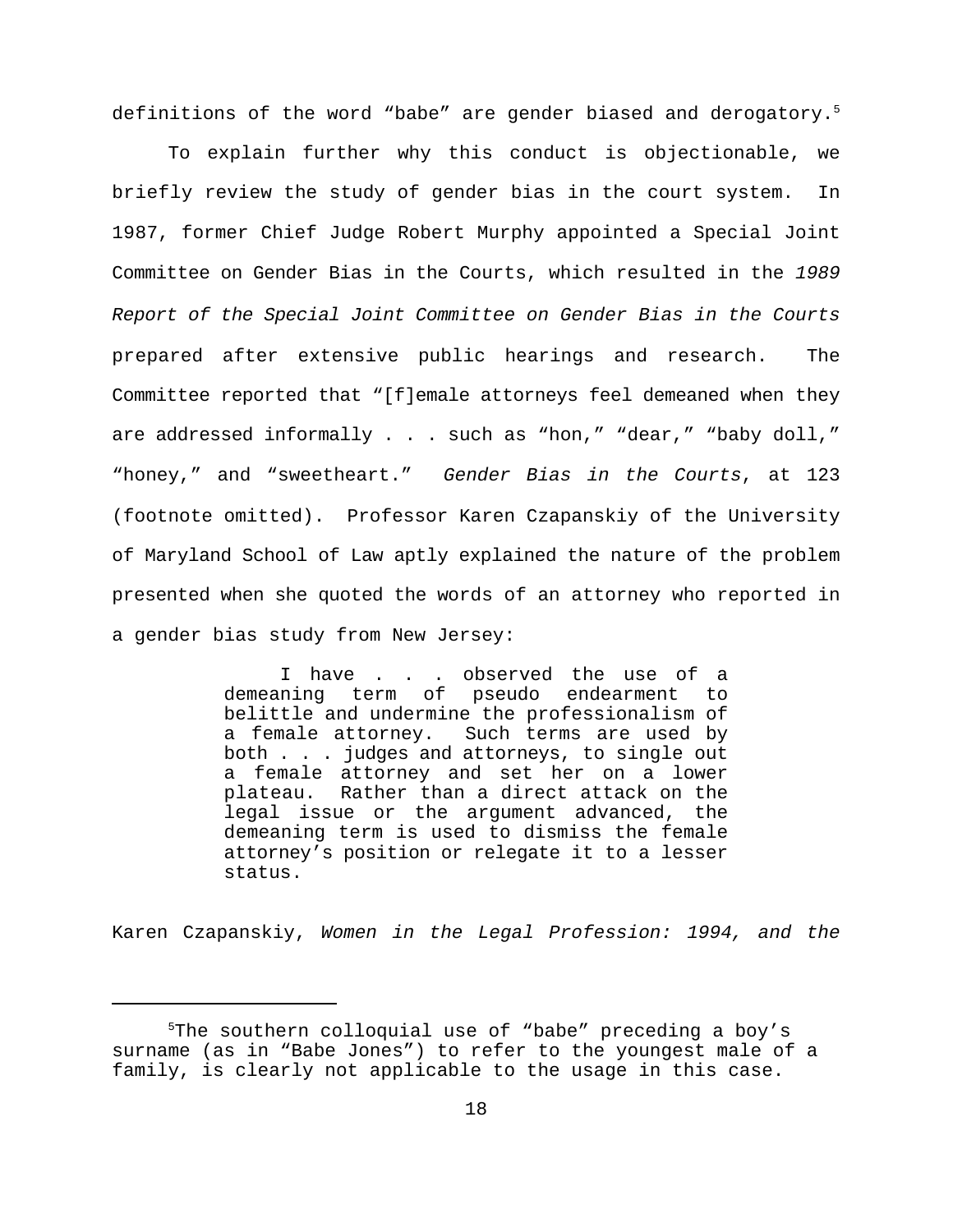*Challenges Continue*, 2 Va. J. Soc. Pol'y & L. 13 (1994) (quoting *New Jersey Supreme Court Task Force on Women in the Courts, The First Year Report* (1984)).

 Ms. Green and Mr. Harris were opposing counsel in litigation involving a highly sensitive and sexually charged topic--the negligent or intentional spreading of the herpes virus from a male defendant to a female plaintiff through sexual contact. In the midst of a deposition, Mr. Harris first made a derogatory remark about the plaintiff when she left the room to retrieve a document which was located in her car--a remark that allowed various insulting inferences. When Ms. Green observed that the comment was in poor taste and asked him to refrain from further derogatory comments, Mr. Harris responded by insulting Ms. Green, suggesting that her personal standards for defining good taste were extremely low. When Ms. Green confronted this direct slur with a question as to whether he "had a problem with" her, he responded: "No, I don't have any problem with you, babe."

 If Mr. Harris, by the use of such tactics, can evoke in Ms. Green any emotional response that puts her off-balance, makes her defensive, makes her feel inadequate, or just plain angry and distracted, he has succeeded with his strategy. In so doing, he likely has interfered with the discovery process.<sup>6</sup> While strategy

 $6$ We note that there is no requirement that a movant under Rules 2-403 and 2-433 demonstrate that discovery was actually encumbered. It is sufficient under Rule 2-403 that the movant (continued...)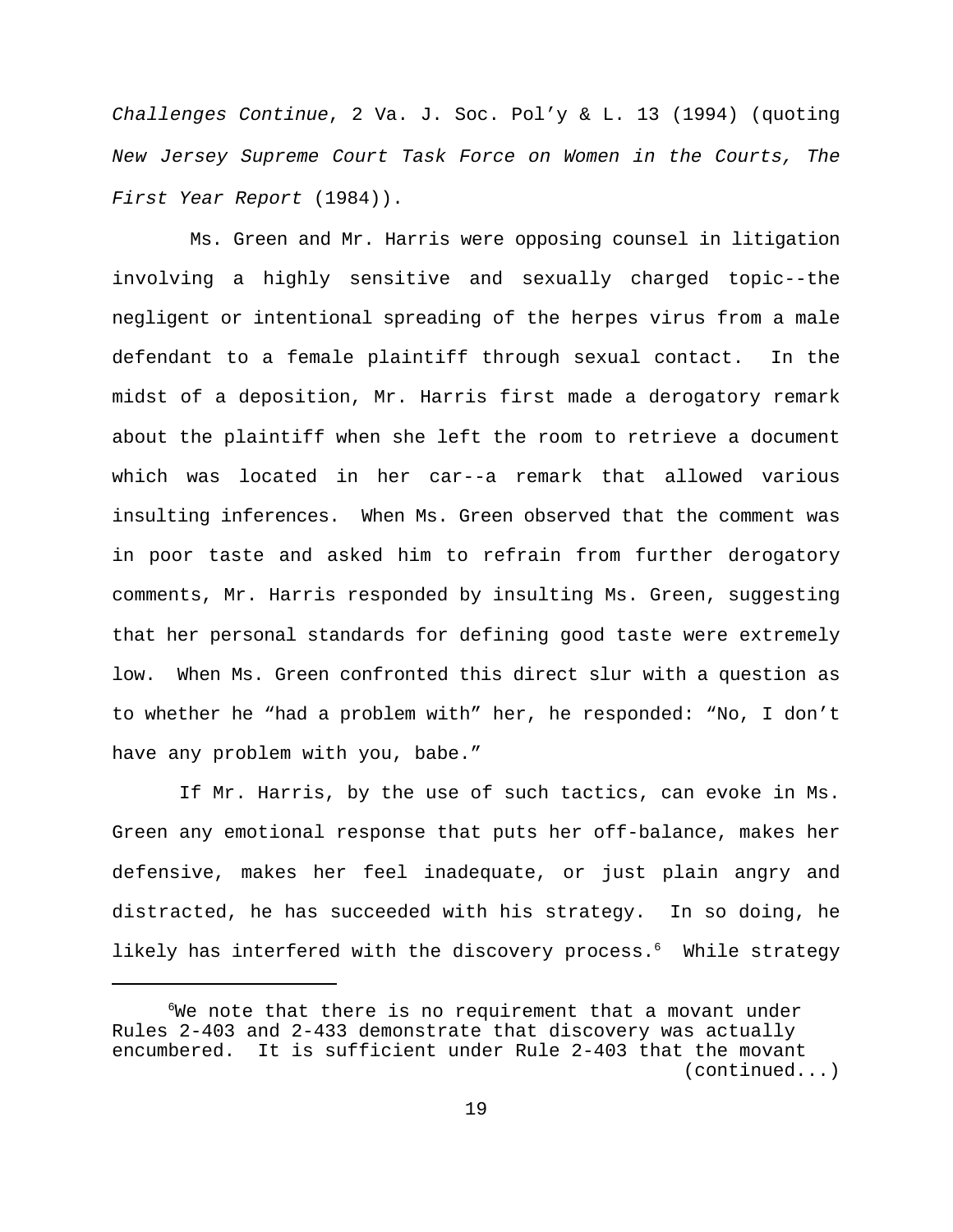and tactics are part of litigation, and throwing your adversary off-balance may well be a legitimate tactic, it is not legitimate to do so by the use of gender-based insults.

Mr. Harris defends his action by including in the record copies of advertisements in which Ms. Green held herself out to be a "hardball" attorney. At oral argument, counsel suggested that if she advertises herself as "hardball," she should expect some "rough and tumble"<sup>7</sup> experiences during the course of litigation. This incident, he posits, was simply that. Mr. Harris and his counsel widely miss the mark with this argument. There is no doubt that with our adversarial system of justice, lawyers who choose to litigate must withstand pressure, adversity, and the strategic maneuvers of their opponent. Fortunately, however, we have long passed the era when bias relating to sex, race, religion, or other specified groups is considered acceptable as a litigation strategy. *See* U.S. Const. amend. XIV; Md. Decl. of Rts. arts. 46, 36. The Maryland Code of Judicial Conduct mandates that "[a] judge shall require lawyers in proceedings before the judge to refrain from manifesting, by words or conduct, bias or prejudice based upon race, sex, religion, national origin, disability, age, sexual

 $<sup>6</sup>(...continued)$ </sup>

show "annoyance, embarrassment, oppression, or undue burden or expense . . . ." Rule  $2-433(c)$  only requires that the movant show that a motion filed under Rule 2-403 was granted.

 $^7$ The term "rough and tumble" is a paraphrase of the words used by counsel at argument.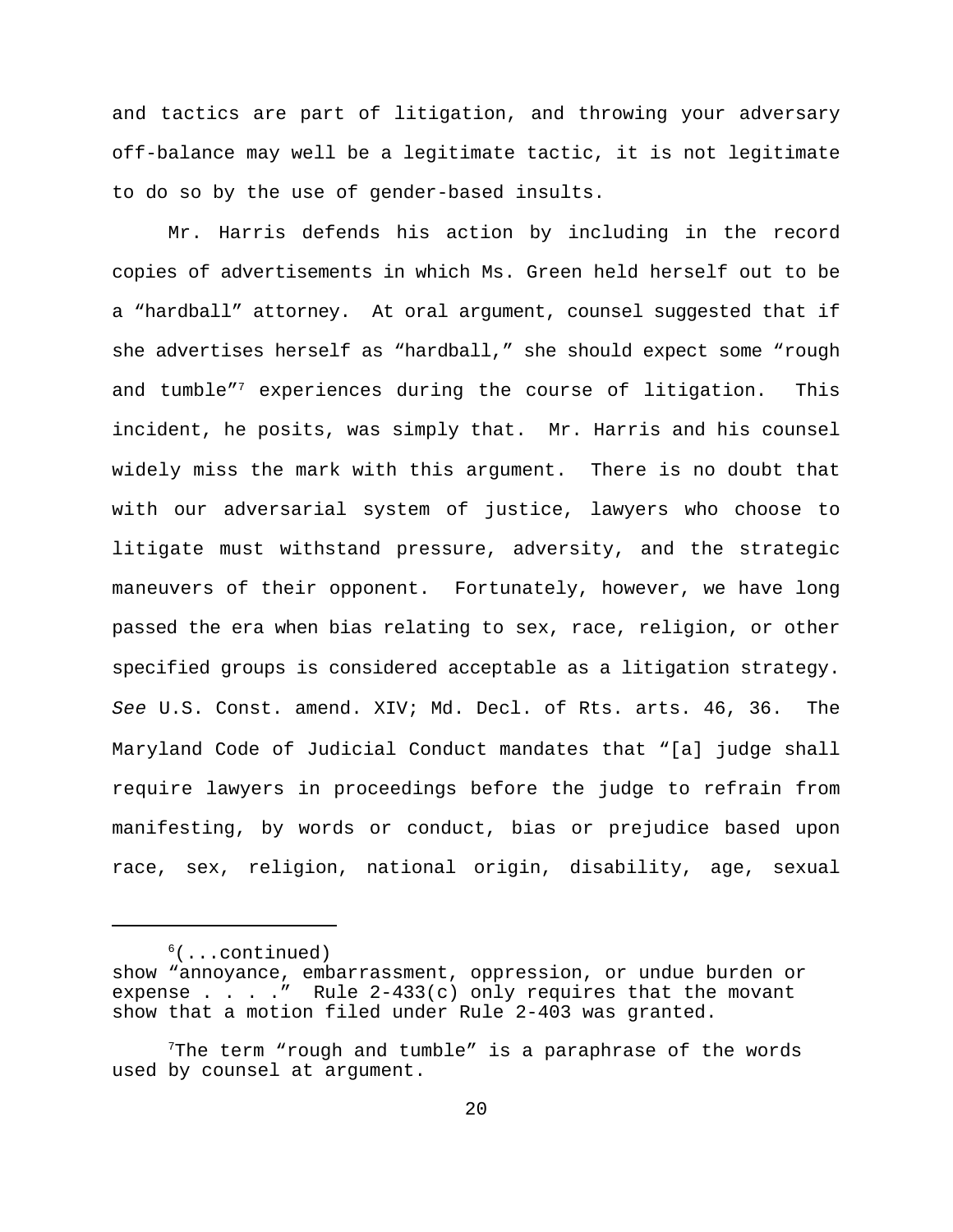orientation or socioeconomic status, against parties, witnesses, counsel or others." Maryland Rule 16-813, Canon 3(A)(10). We think that the trial court, in finding that Mr. Harris's conduct exhibited gender bias in a deposition, acted in a manner consistent with the directives of this Canon.

The imposition of sanctions under these circumstances reinforces the commitment of the judicial system to impartiality. "Whether it is men or women who experience the burden of bias . . . the public has an interest because the judicial system has failed to adhere to the highest standards of fairness and impartiality." *Gender Bias in the Courts*, at 131. This concept was well stated by the Supreme Court of New York when it was presented with a request for sanctions relating to gender-biased insulting remarks $<sup>8</sup>$  made to</sup> counsel during depositions:

> Seeking sanctions from this court is not a display of an inability to overlook obnoxious conduct, but an indication of a commitment to basic concepts of justice and respect for the mores of the profession of law. The movant has turned to the court to give force to a basic professional tenet.

*Principe v. Assay Partners,* 586 N.Y.S.2d 182, 186 (1992).

 ${}^{8}$ A male attorney made the following comments to an opposing female attorney during a deposition: "I don't have to talk to you, little lady"; "Tell that little mouse over there to pipe down"; "What do you know, young girl"; "Be quiet, little girl"; "Go away, little girl." *Principe v. Assay Partners,* 586 N.Y.S.2d 182, 186 (1992).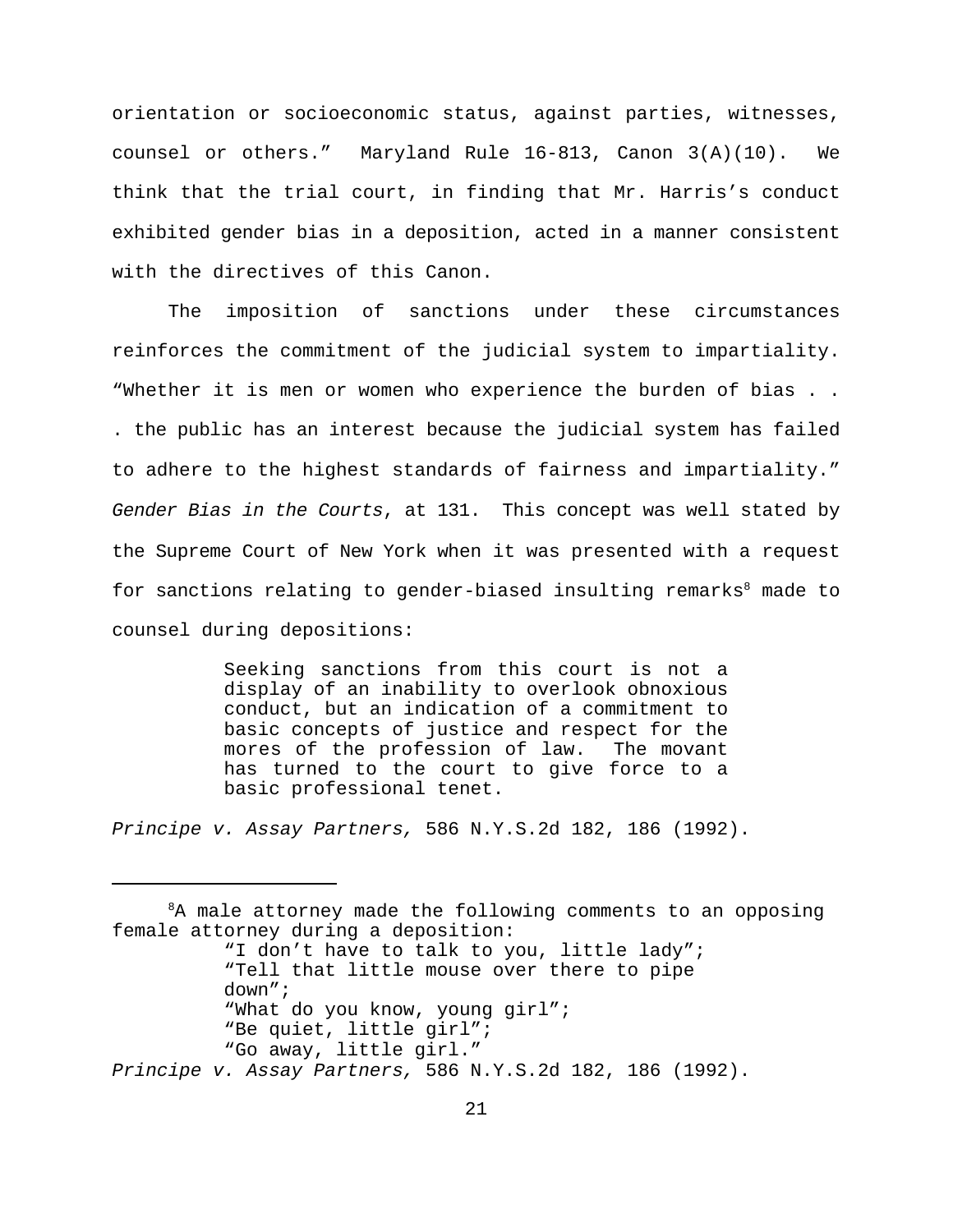We hold that the trial judge was correct in finding that appellants' conduct properly fell within the purview of Rule 2-403. Such conduct forms a proper basis not only for a protective order, but an award of attorneys' fees under Rule 2-433 as well.

# **B. Harassment of Expert Witness**

We next address appellants' alleged harassment and intimidation of plaintiff's expert witness, Dr. Aurelian. Appellee alleges that appellants' conduct was an attempt to encumber discovery. In an affidavit filed with appellee's motion for protective order, Dr. Aurelian stated that she felt intimidated, harassed, and had reached the point where she would rather not testify. She explained that she received threatening and harassing telephone calls and that appellants filed complaints against her with the Maryland Department of Health and Mental Hygiene and the University of Maryland.

At the sanctions hearing, Ms. Green explained that Dr. Aurelian refused to testify and relayed the content of Dr. Aurelian's affidavit over the objection of appellants. Both Mr. Mullaney and Mr. Harris were called as witnesses and denied all allegations of harassment and intimidation of Dr. Aurelian.

It is unclear whether the trial judge relied on the facts from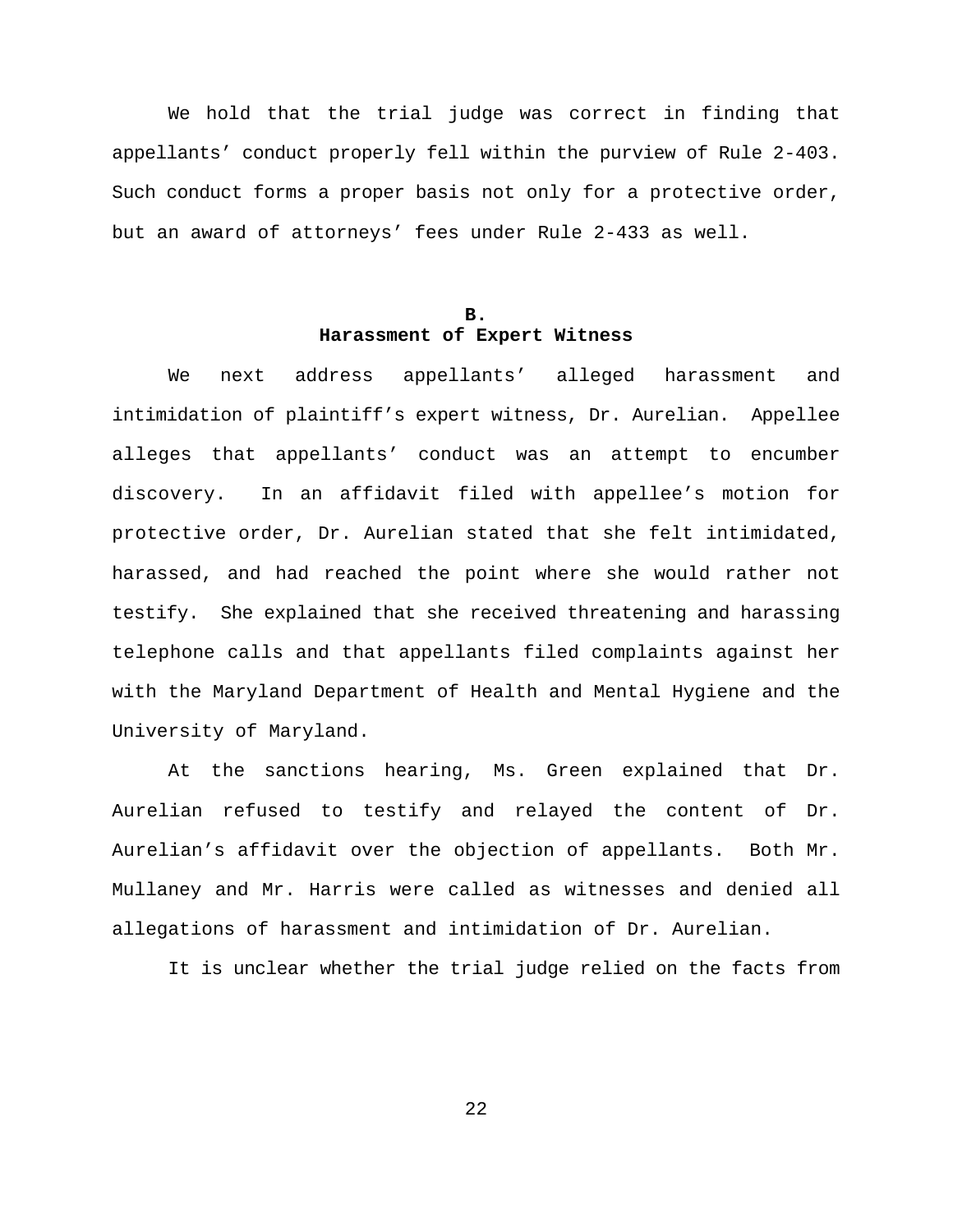the affidavit in his ruling.<sup>9</sup> In his Memorandum and Order ruling on the sanctions issue, he stated:

> There was sufficient information in the Motion and the accompanying exhibits which included the . . . copies of correspondence reflecting the Defendant's attempt to jeopardize the Plaintiff's expert's position at her place of employment to form a basis for and support Judge Carr's ruling in granting the Plaintiff's Motion. The testimony taken before this [c]ourt further supported a finding of abusive behavior undertaken in the course of discovery for which the granting of the 2-403 Protective Order was justified and necessary.

There may well have been sufficient information in the motion and affidavit to justify the issuance of a protective order pursuant to Rule 2-403 ordering appellants to cease having any contact with Dr. Aurelian and the regulatory and professional associations with which she is associated. *See* Md. Rule 2-403 ("On motion of a party or of a person from whom discovery is sought, and for good cause shown, the court may enter any order that justice requires to protect a party or person from annoyance, embarrassment, oppression or undue burden . . . ."). A protective order may be issued based on an affidavit, and there is no requirement for a hearing. *See id.*

What we are reviewing here, however, is the propriety of an award of attorneys' fees to appellee based on the expenses incurred in obtaining the protective order. When attorneys' fees are

 $9$ He only noted appellants' objection and allowed Ms. Green's testimony.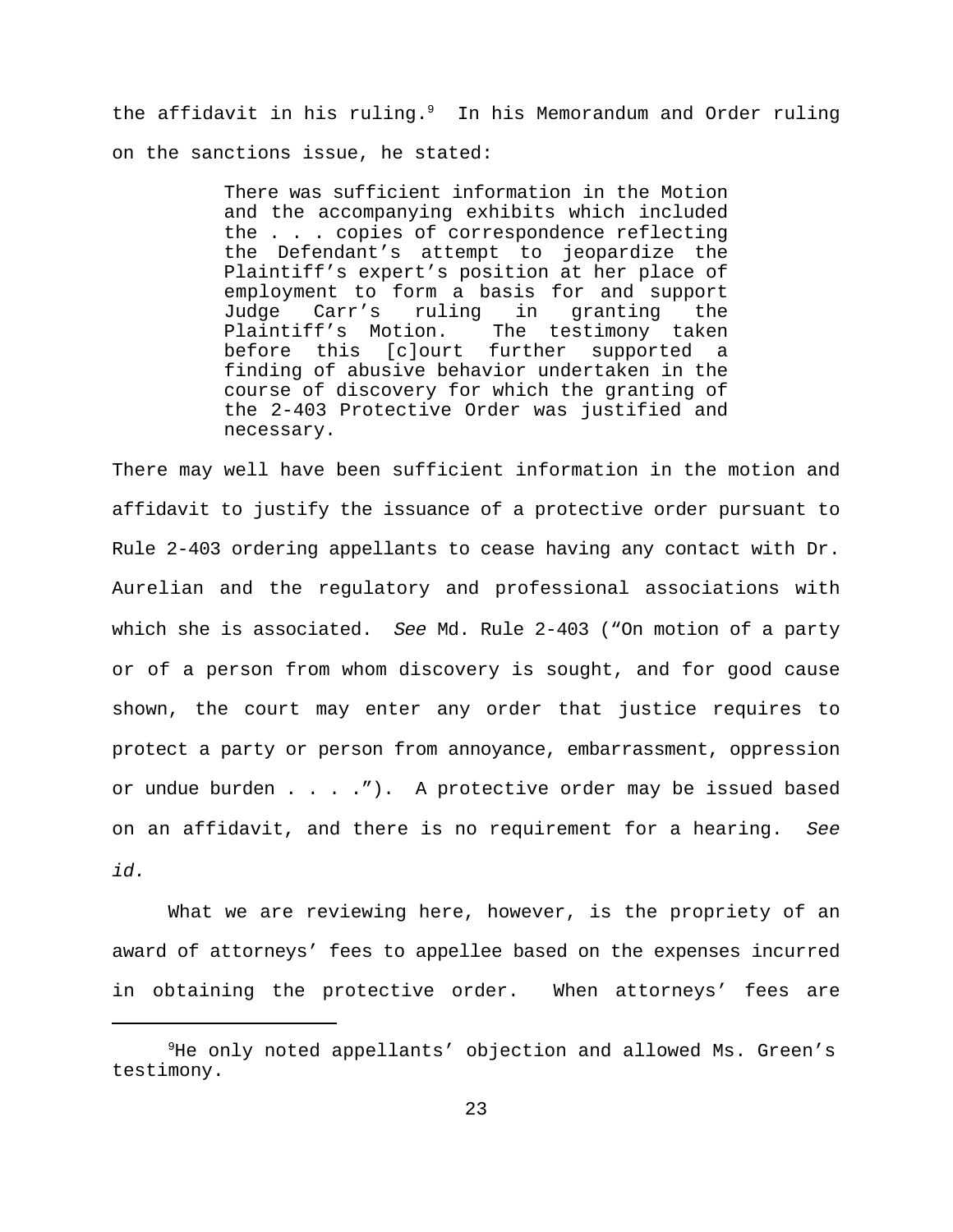awarded under Rule 2-433 because of the granting of a motion for protective order under Rule 2-403, an opportunity for a hearing is required prior to the award. *See* Md. Rule 2-433(c). At such hearing, where the facts are disputed, the court cannot rely upon an affidavit to rebut testimony of a witness.

The issue reached the trial court in a procedurally unusual fashion because Judge Carr granted the protective order without knowing that appellants filed an answer to appellee's motion. Thus, Judge Waldron, in the sanction hearing, reviewed the validity of Judge Carr's previous protective order, as well as decided whether sanctions should be imposed. The latter decision was governed by Rule 2-433(c), providing that

> the court, after opportunity for hearing, shall require the party . . . whose conduct necessitated the motion . . . to pay to the moving party the reasonable expenses incurred in obtaining the order, including attorney's fees unless the court finds that the opposition to the motion was substantially justified or that other circumstances make an award of expenses unjust.

Dr. Aurelian did not testify at the hearing. Rather, over appellants' objection, Ms. Green read from Dr. Aurelian's affidavit and said that Dr. Aurelian refused to attend. Without the testimony of Dr. Aurelian, there was no admissible evidence of harassing or intimidating telephone calls to her. The testimony of Ms. Green reiterating facts from the affidavit was not admissible because it does not fall within a hearsay exception. *See* Md. Rule 5-804. Dr. Aurelian was not unavailable according to the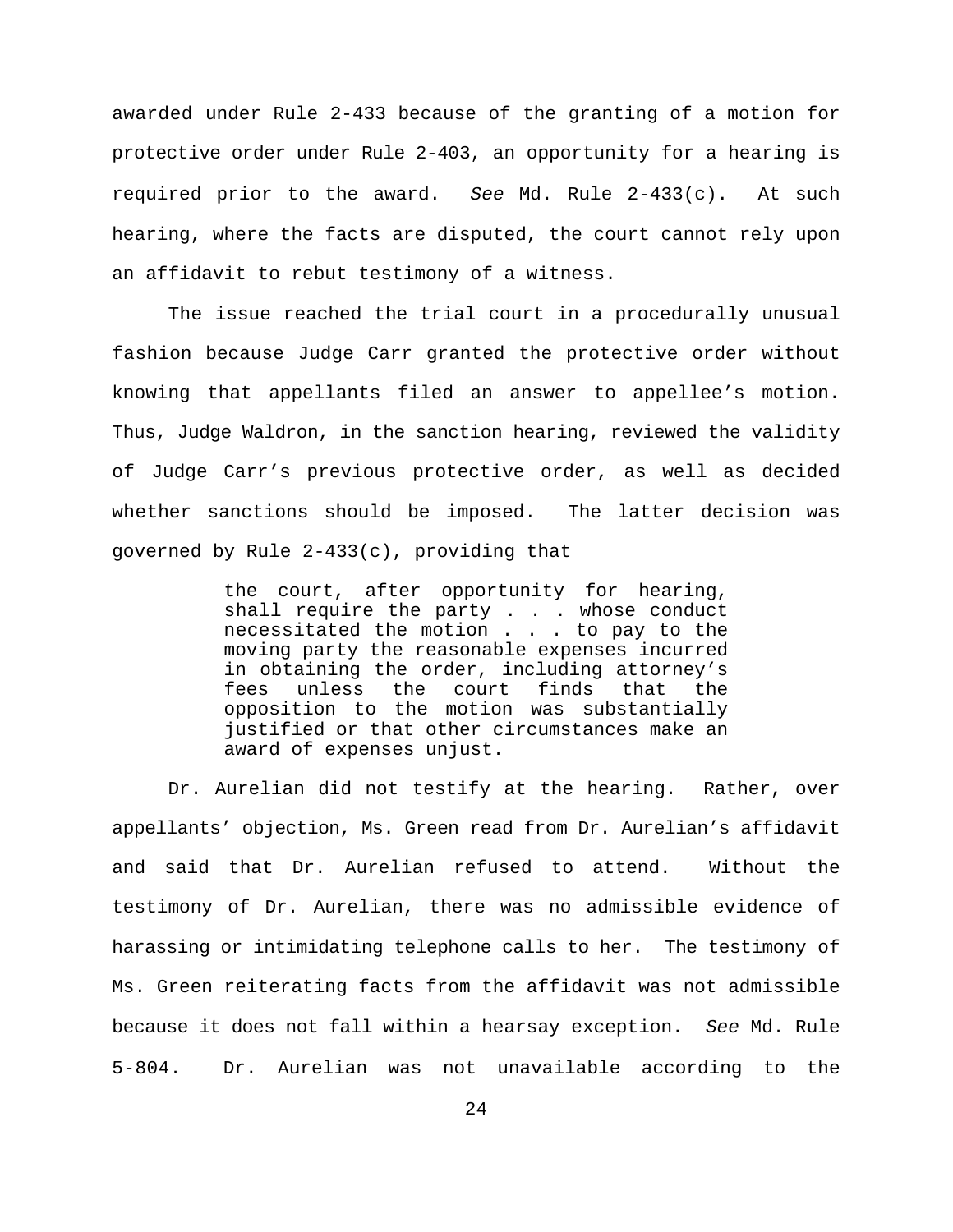definition of "unavailability" in the Rule--she apparently refused to testify, but she did not refuse under a court order as the Rule requires. *See* Md. Rule 5-804(a)(2).<sup>10</sup> Accordingly, the testimony concerning the facts alleged in Dr. Aurelian's affidavit was hearsay. Further, none of the hearsay exceptions in Rule 5-803 applies. Thus, admission of the contents of the affidavit at the hearing was error.

As indicated previously, it is not clear that the trial court relied upon the contents of Dr. Aurelian's affidavit in reaching its conclusion that appellants "attempt[ed] to jeopardize the Plaintiff's expert's position at her place of employment." In concluding that the protective order had been validly issued, the trial court alluded to "the Motion and the accompanying exhibits" and expressly referenced the correspondence to the Department of Health and Mental Hygiene and the University of Maryland, and testimony of both appellants who denied such allegations.

Because the trial court may have erroneously considered the affidavit in its conclusion, we remand to the circuit court without affirming or reversing the counsel fee award. Upon remand the court, in its discretion, may decide that the \$1,500 attorneys' fees award was justified based upon the conduct at the deposition, without further consideration of whether appellants' conduct with respect to Dr. Aurelian was the proper subject of a protective

 $^{10}$ Ms. Green acknowledged that she failed to subpoena Dr. Aurelian, and there was no order compelling her testimony.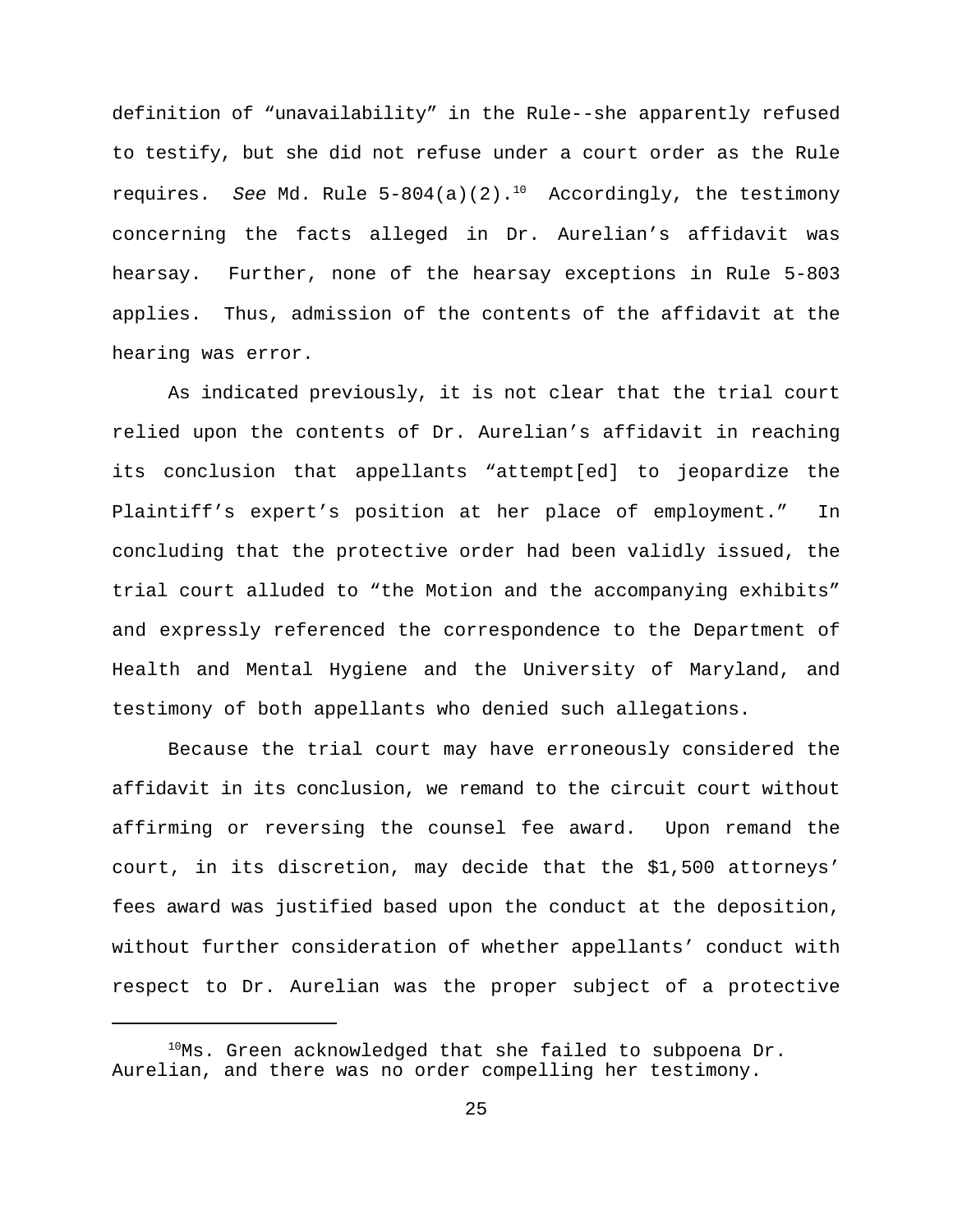order. If the court does not consider the sanction justified based only on the deposition conduct, it should determine whether the opposition to that portion of the motion relating to Dr. Aurelian was justified, and may, in its discretion, hear supplemental evidence regarding the appellants' conduct toward Dr. Aurelian.<sup>11</sup> If the court decides that appellants' opposition to the motion was substantially justified, it should determine the appropriate expenses and attorneys' fees that are warranted for obtaining the protective order with respect to the deposition conduct alone, and enter judgment accordingly.

# **IV. Calculation of Amount of Award**

Appellants argue that the evidence before the trial court was insufficient to support the dollar amount of the award, relying on *Davis v. Davis,* 97 Md. App. 1 (1993), *aff'd,* 335 Md. 699 (1994). Appellee suggests that the motion for protective order, her presence in the courtroom, and testimony supplied the necessary facts to support the award.

In issuing the sanction, the trial judge stated:

 $11$ If the trial court elects to hold a hearing, we suggest that it examine the letters written by Mr. Mullaney to the Department of Health and Mental Hygiene, Complaint and Quality Assurance Unit, and the University of Maryland, to determine whether the right of a person under the First Amendment to the United States Constitution to petition a government agency for redress of a grievance is implicated. *See Miner v. Novotny,* 60 Md. App. 124, 129 (1984), *aff'd,* 304 Md. 164 (1985).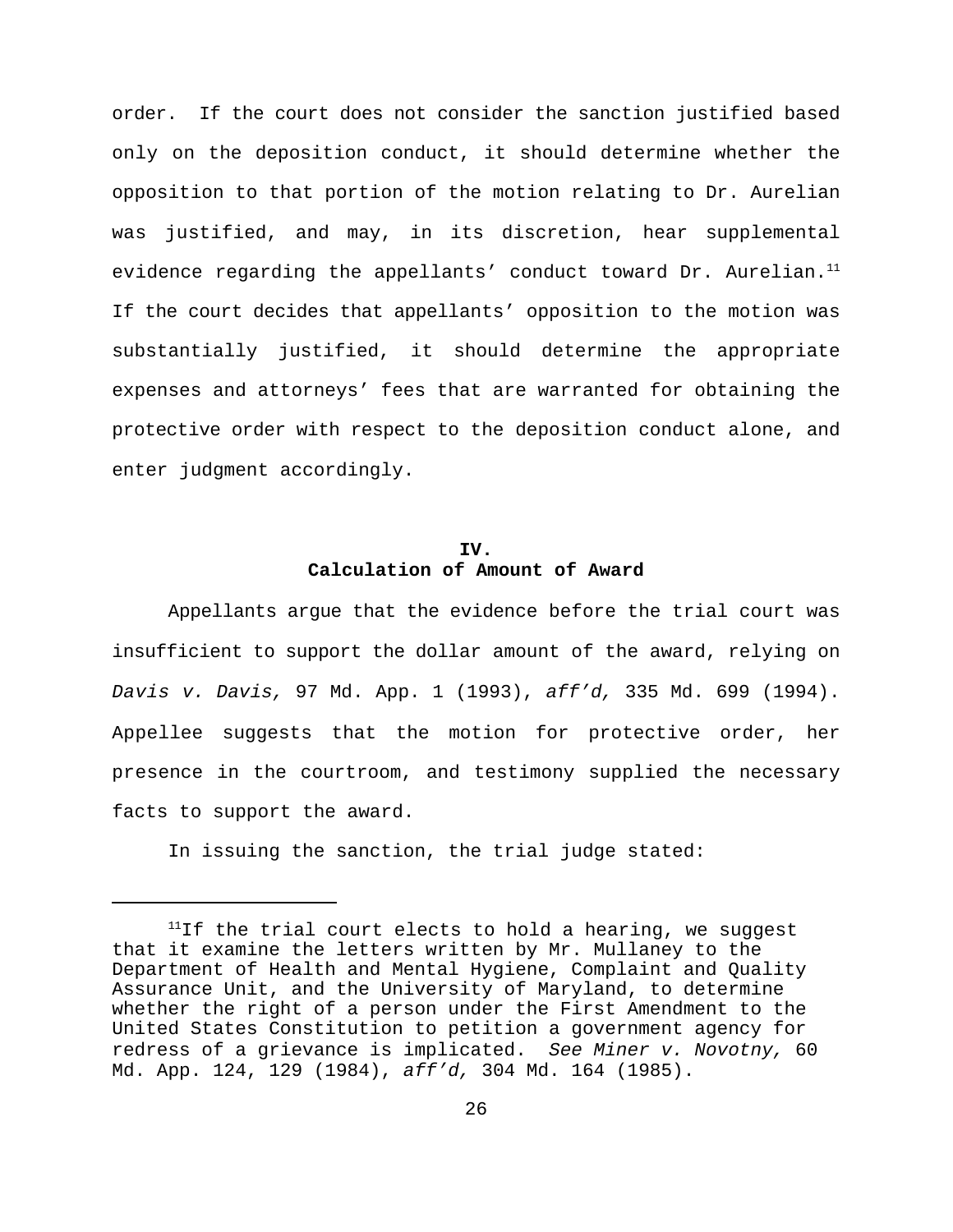Accordingly, pursuant to Maryland Rule of Procedure 2-433(c), this [c]ourt shall require the Defendant and Alan E. Harris, his attorney, to pay to the Plaintiff the reasonable attorney's fees incurred in obtaining the [Protective] Order, including the fees related to the hearing on this Motion. This [c]ourt finds that an hourly rate of \$125.00 per hour is fair and reasonable and that the Plaintiff's attorneys spent at least twelve (12) hours in the preparation of the Motion, the follow-up correspondence with the [c]ourt, the preparation for hearing, and the attendance at the hearing in open court on this Motion. Thus, reasonable attorney's fees equal \$1,500.00.

The trial court based the fee amount on the time spent in the courtroom, plus its assessment of how long it would reasonably take to prepare the motion for protective order. We agree that in an award under Rule 2-433, the amount of the award may be determined from those factors.<sup>12</sup>

Trial judges are in the best position to know, from their experience on and off the bench, what constitutes a reasonable hourly rate for attorneys in their jurisdiction. *See Jenkins v. Cameron & Hornbostel*, 91 Md. App. 316, 337, *cert. denied,* 327 Md. 218 (1992). In reviewing a sanction under Rule 1-341 in *Jenkins*, we stated that the amount of the award is historically left to the

 $12$ An award under this Rule is unlike an award in cases involving claims for attorneys' fees and expenses as damages for a breach of contract, when the moving party must prove its claim for attorneys' fees with competent evidence. *See Holzman v. Fiola Blum, Inc.,* 125 Md. App. 602, 638-39 (1999) (citing *Maxima Corp. v. 6933 Arlington Dev. Ltd. Partnership,* 100 Md. App. 441, 452 (1994)).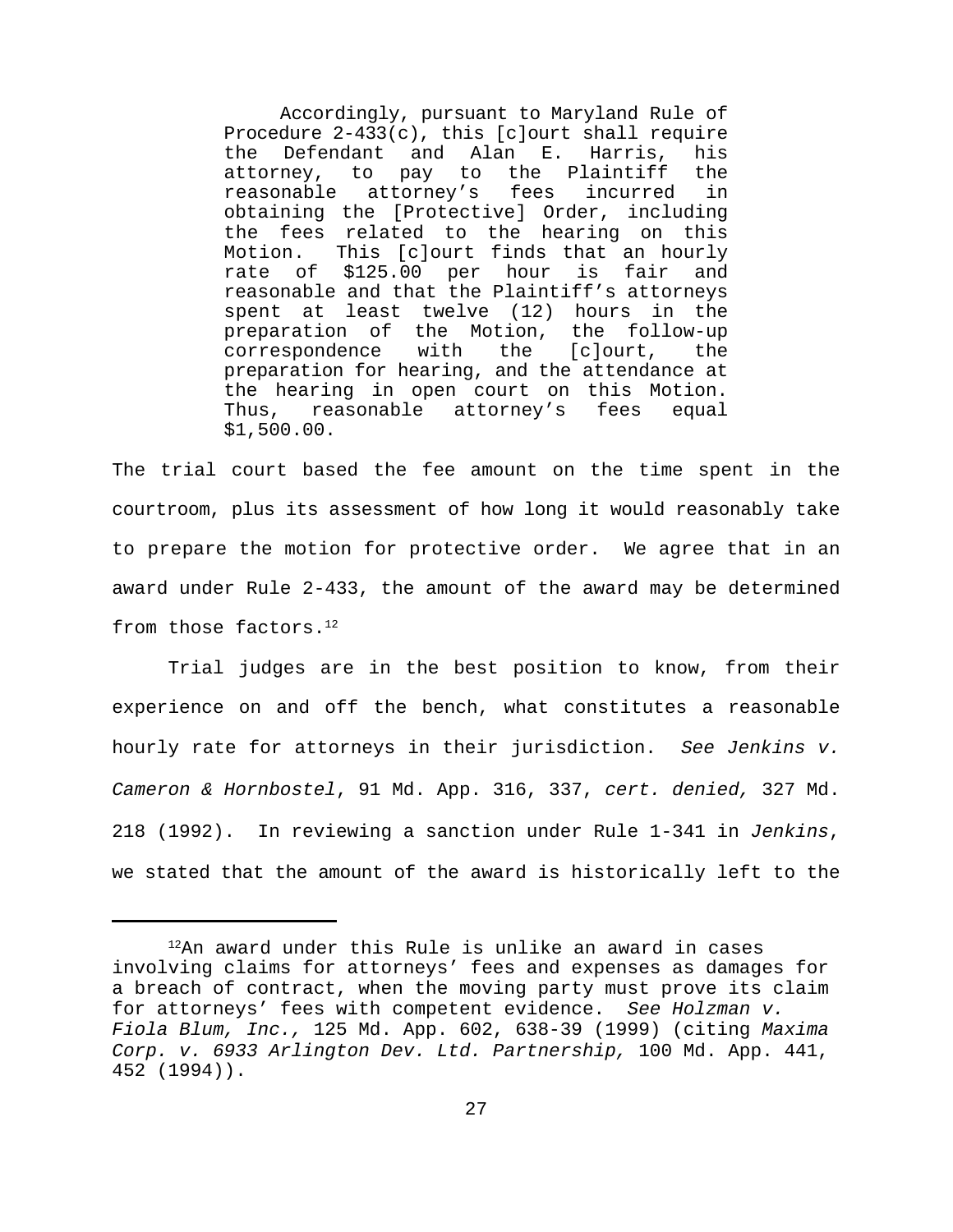trial judge's "'own knowledge of the case and the legal effort and expertise required.'" *Id.* (quoting *Johnson v. Baker,* 84 Md. App. 521, 528 (1990)).

In a more complicated case, where the award is based on extensive work performed outside the courtroom, and the work product is not directly visible to the judge, a court should have detailed time records and a description of work performed. *See, e.g., Milton Co. v. Council of Unit Owners of Bentley Place Condominium*, 121 Md. App. 100, 121, *aff'd,* No. 86, slip op., \_\_\_\_ Md. \_\_\_\_ (filed May 18, 1999) (affirming \$500,000 in attorneys' fees awarded under the Consumer Protection Act based on compilation of time records and expert testimony). In a case like the present one, however, with a relatively small award, based on time spent by the attorney preparing a motion for protective order and actual attorney time in court, the court acted within its discretion in determining the award without specific time records. *See id.* (stating that "the chancellor may rely upon his own knowledge and experience in appraising the value of an attorney's services."). As we said in *Milton*, "'[A] trial court enjoys a large measure of discretion in fixing the reasonable value of legal services. That amount will not be disturbed unless it is clearly an abuse of discretion.'" *Id*. (quoting *Head v. Head*, 66 Md. App. 655, 669 (1986)) (citations omitted).

In *Davis*, relied upon by appellant, we reviewed a trial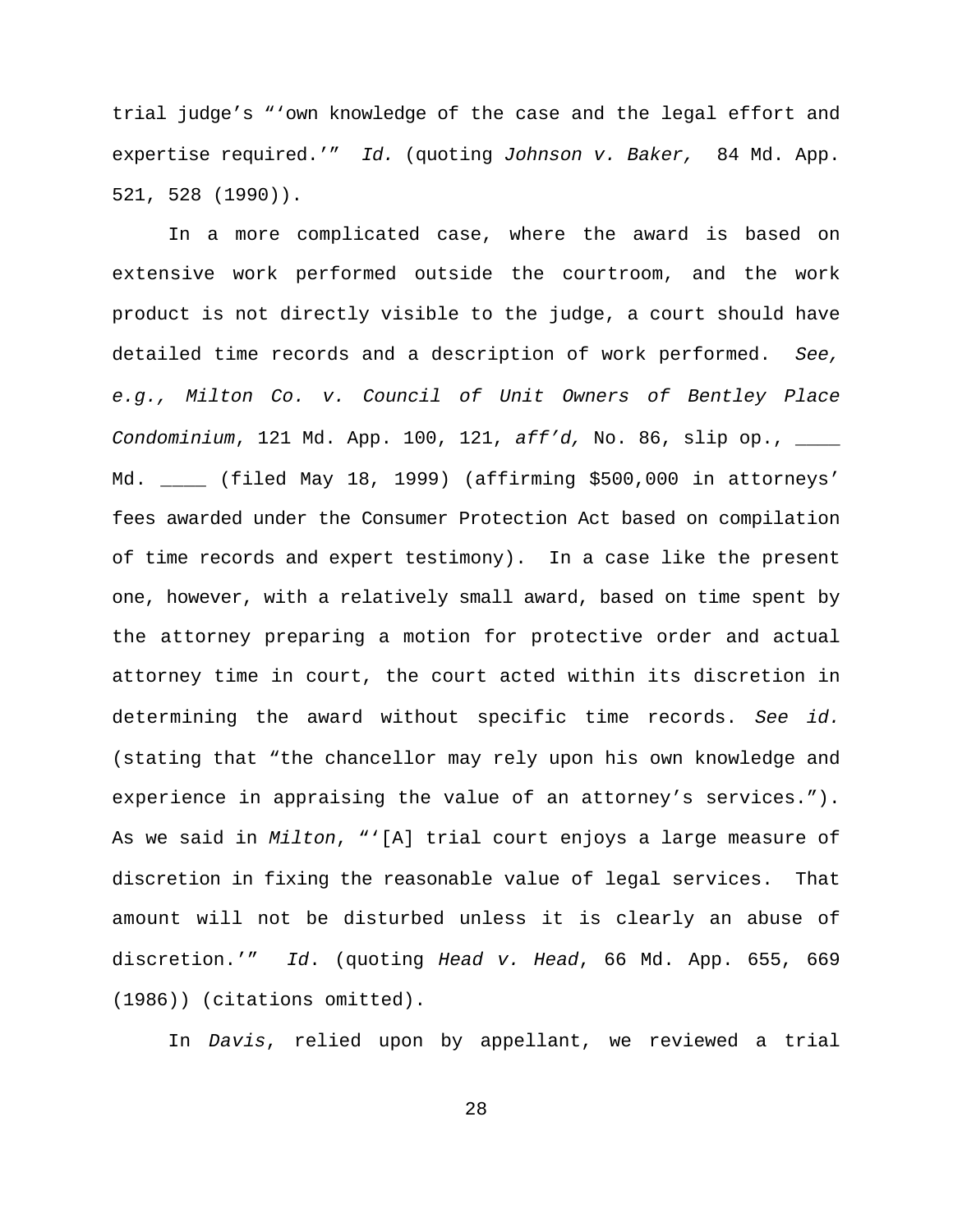court's decision not to grant attorney's fees. In doing so, we reiterated that "'[t]he amount of the attorney's fees award is within the discretion of the chancellor.'" *Davis*, 97 Md. App. at 25 (quoting *Broseus v. Broseus*, 82 Md. App. 183, 200 (1990)). We held that the trial judge did not abuse his discretion in failing to award attorney's fees because the moving party did not request a certain amount or supply information justifying such award.

This case reaches us in a different posture than *Davis*; the court below did exercise its discretion to award fees based on information before it that was sufficient to determine the amount of a reasonable award. In *Davis*, the trial judge may have been unfamiliar with the extent of time and effort put forth by the attorney. As such, the judge was unable to award attorneys' fees without a submission of documentation to support the award. Neither case is an abuse of discretion.

As indicated previously, because the trial court relied on both the gender bias issue and the harassment of the expert witness in awarding attorneys' fees, we remand the case for further consideration by the trial court, and in its discretion, for further proceedings.

# **V. Motion to Revise**

Appellants' final contention is that the ruling by Judge Carr on November 16, 1995, as to the protective order, was based upon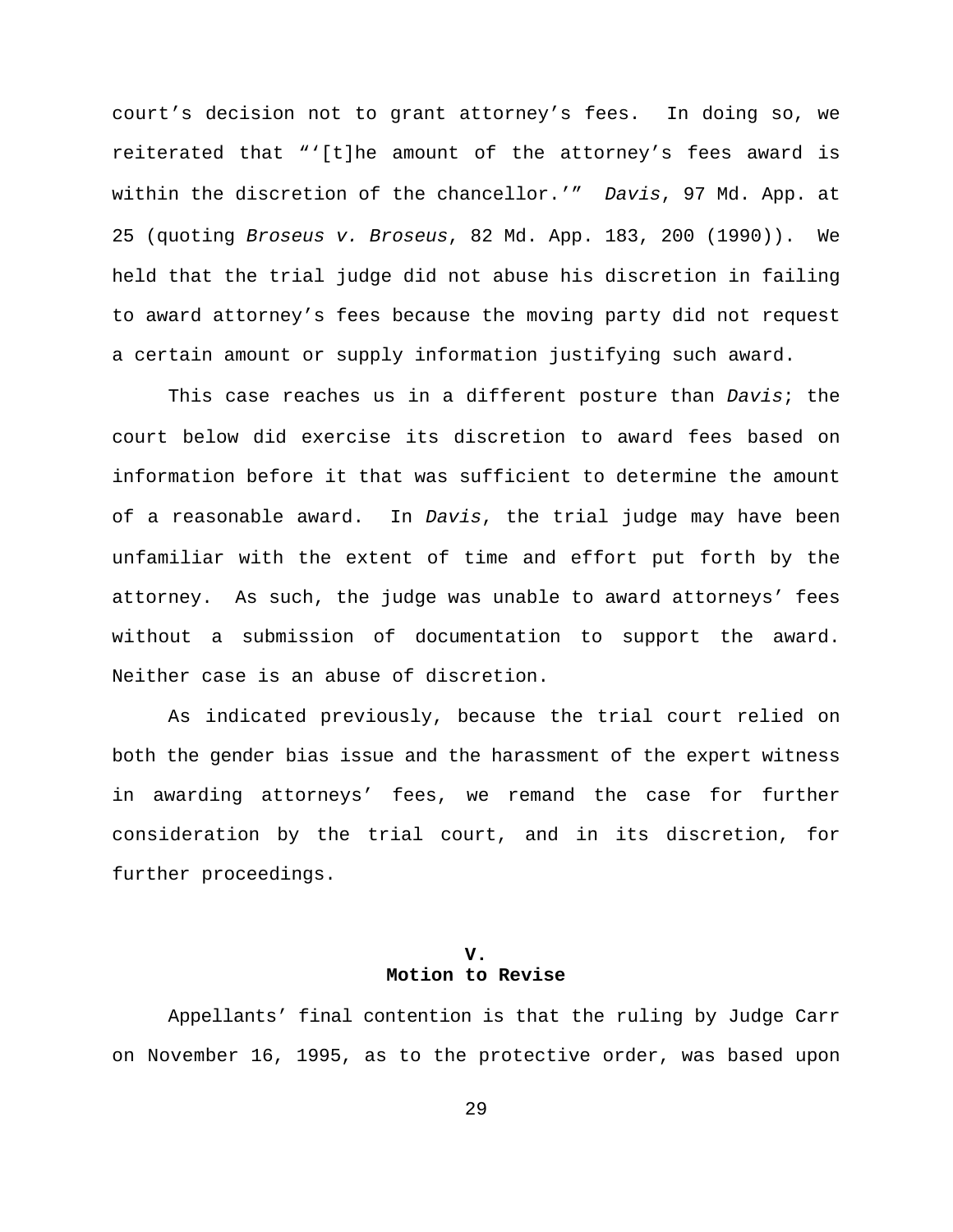the erroneous assumption that appellants had not answered the appellee's motion for protective order. Judge Carr, in his letter, stated, "As of the date of this letter no response has been filed to the motion." On March 13, 1998, appellants filed a motion for the court to exercise its revisory power and control over its letter order dated November 16, 1995. Appellants argue that their response to the protective order was timely filed and, due to an error in the clerk's office, Judge Carr did not have the benefit of appellants' motion. As such, appellants requested the court to strike the order under Rule 2-535(b) and make a full inquiry into the motion. On April 20, 1998, Judge Carr denied appellants' motion for the court to exercise its revisory power.

Appellee asserts that "[a]ppellants waited 2 years 3 months and 25 days before asking Judge Carr to reconsider his November 16, 1995 Letter Order." She claims that Judge Carr did not abuse his discretion by denying the motion. We agree that Judge Carr did not abuse his discretion in denying the motion, but do not base our decision on the delay in filing the motion, as appellee proposes.

The Court of Appeals has stated that ordinarily it will not review a trial court's decision under Rule 2-535 declining to reopen a legal issue raised at trial. *See Blake v. Blake*, 341 Md. 326, 342 (1996). In *Hardy v. Metts*, 282 Md. 1 (1978), the Court stated:

> [W]hen the trial court denies a Rule [2-535] . . . request to revise a final judgment . an appellate court will not ordinarily disturb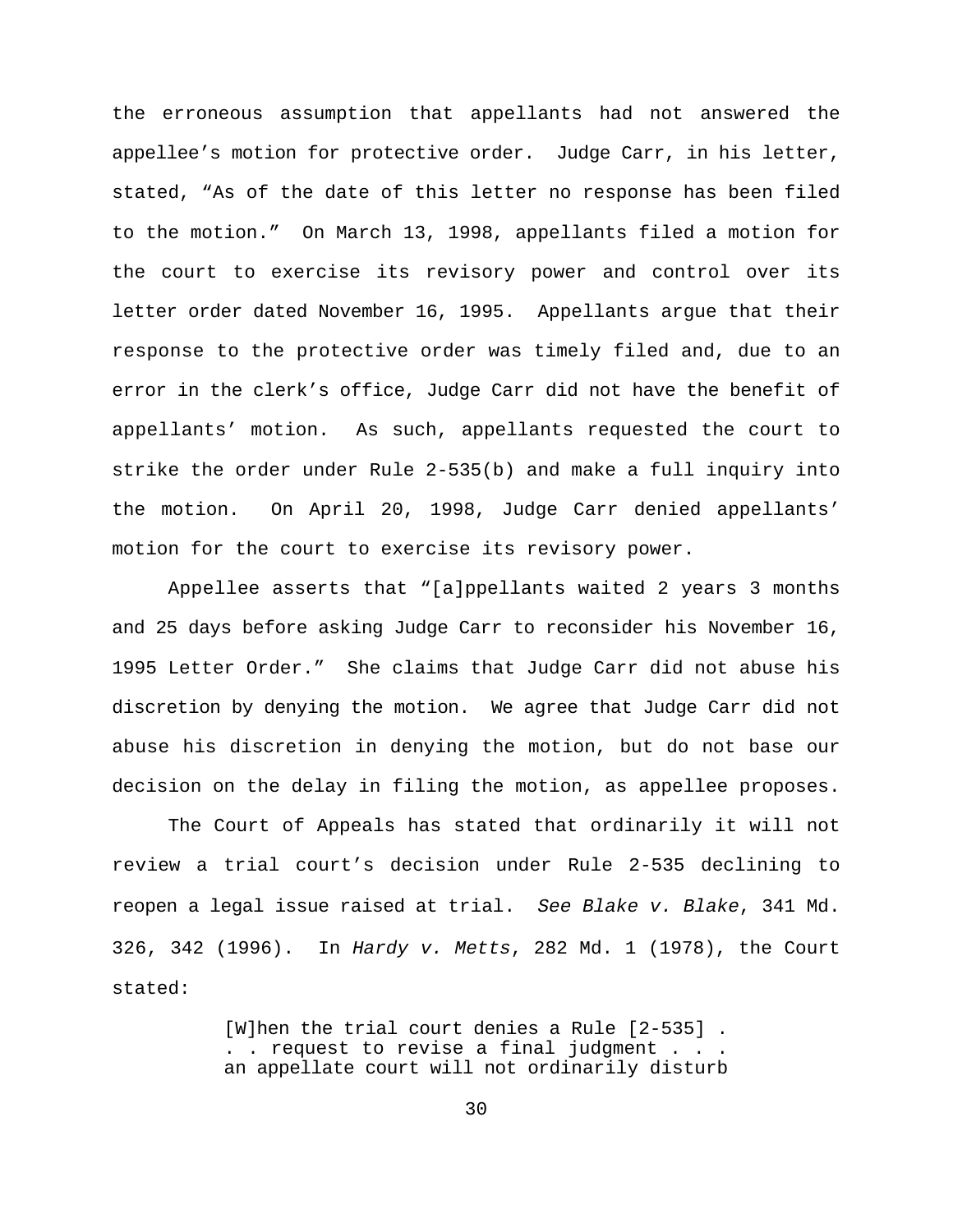the trial court's discretionary decision not to reopen the matter; an appeal from the primary judgment itself is the proper method for testing in an appellate court the correctness of such a legal ruling.

*Id*. at 6. We review the decision of the trial court under the abuse of discretion standard. *See Suber v. Washington Metro. Area Transit Auth.*, 73 Md. App. 715, 723 n.4 (1988).

As mentioned previously, appellee filed a motion for protective order on August 15, 1995. Thereafter, appellants filed a timely response that was not forwarded to Judge Carr's chambers in a timely fashion. As such, on November 16, 1995, Judge Carr ruled on the protective order motion without the benefit of appellants' response. The case progressed and ended in a jury verdict. Following the verdict, appellee's counsel sent Judge Waldron a letter requesting a ruling on the reserved issue of sanctions. Judge Waldron conducted a full hearing on the merits of the sanctions issue on May 13, 1997. In a Memorandum Opinion and Order, Judge Waldron imposed the sanction against appellants on February 20, 1998. In a final attempt to escape sanctions, appellants filed a motion to exercise revisory power over Judge Carr's ruling of November 16, 1995. In another motion, appellants correctly acknowledged that, "This case will not win any awards for congeniality between counsel . . . ." The motion was denied by Judge Carr.

Essentially, the hearing held by Judge Waldron on May 13 was a reconsideration by the trial court of the issues presented in the